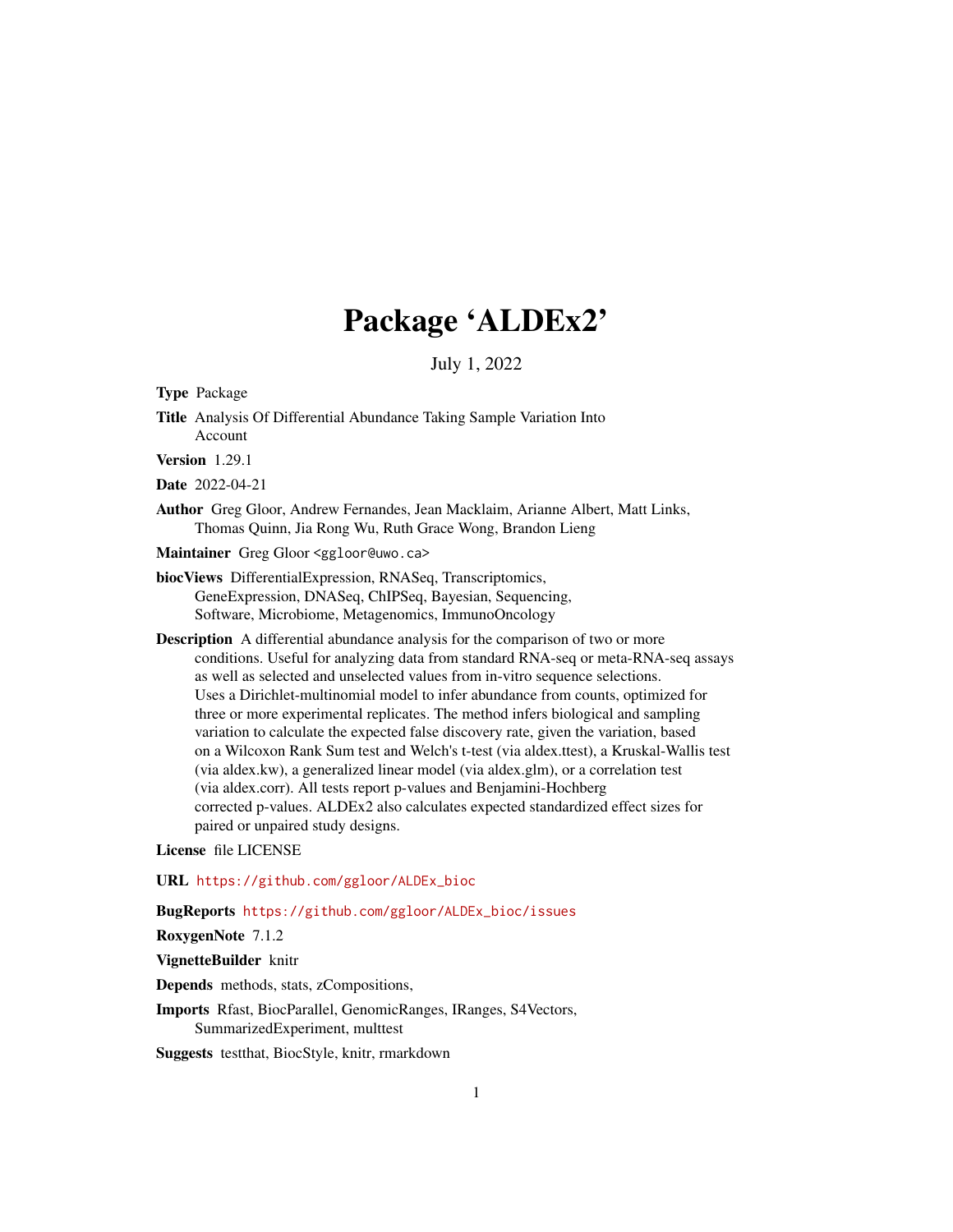## 2 R topics documented:

git\_url https://git.bioconductor.org/packages/ALDEx2 git\_branch master git\_last\_commit 79e9765

git\_last\_commit\_date 2022-05-03

Date/Publication 2022-07-01

## R topics documented:

| 3                                                                                                               |
|-----------------------------------------------------------------------------------------------------------------|
| 3                                                                                                               |
| 5                                                                                                               |
| $\overline{7}$                                                                                                  |
| 10                                                                                                              |
| 11                                                                                                              |
| 12                                                                                                              |
| 13                                                                                                              |
| 14                                                                                                              |
| 16                                                                                                              |
| 17                                                                                                              |
| 19                                                                                                              |
| 20                                                                                                              |
| 21                                                                                                              |
| 22                                                                                                              |
| 23                                                                                                              |
| 24                                                                                                              |
| 25                                                                                                              |
| 26                                                                                                              |
| 27                                                                                                              |
| 28                                                                                                              |
| 29                                                                                                              |
| 30                                                                                                              |
| 31                                                                                                              |
| 32<br>$getSampleIDs \ldots \ldots \ldots \ldots \ldots \ldots \ldots \ldots \ldots \ldots \ldots \ldots \ldots$ |
| 33                                                                                                              |
| 33                                                                                                              |
| 34                                                                                                              |
| 35                                                                                                              |
| 36                                                                                                              |
|                                                                                                                 |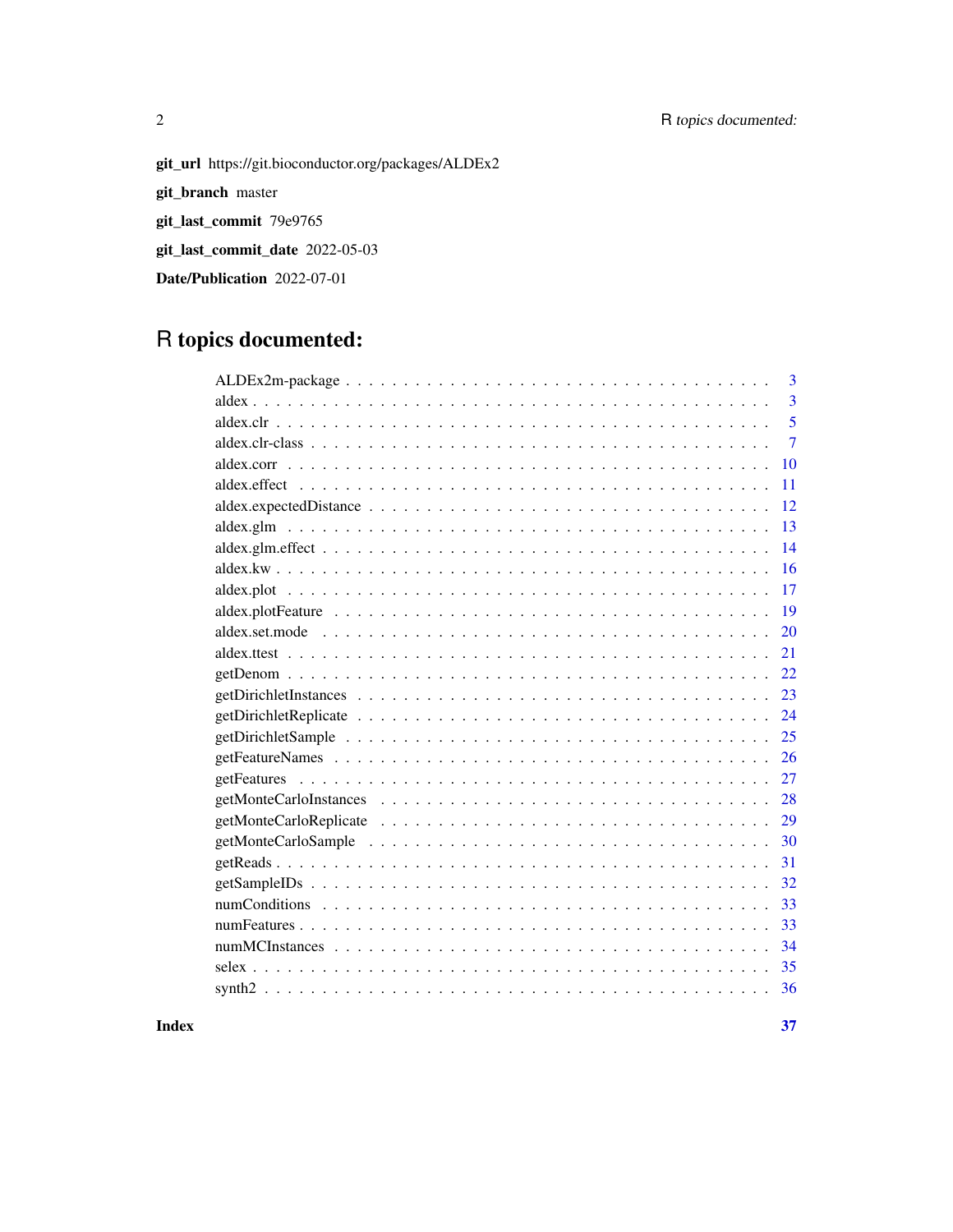<span id="page-2-0"></span>ALDEx2m-package *Analysis of differential abundance taking sample variation into account*

#### Description

A differential abundance analysis for the comparison of two or more conditions. For example, single-organism and meta-RNA-seq high-throughput sequencing assays, or of selected and unselected values from in-vitro sequence selections. Uses a Dirichlet-multinomial model to infer abundance from counts, that has been optimized for three or more experimental replicates. Infers sampling variation and calculates the expected false discovery rate given the biological and sampling variation using the Wilcox rank test or Welches t-test (aldex.ttest) or the glm and Kruskal Wallis tests (aldex.glm). Reports both P and fdr values calculated by the Benjamini Hochberg correction.

#### References

Please use the citation given by citation(package="ALDEx").

## See Also

[aldex.clr](#page-4-1), [aldex.ttest](#page-20-1), [aldex.glm](#page-12-1), [aldex.effect](#page-10-1), [selex](#page-34-1)

#### Examples

# see examples for the aldex.clr, aldex.ttest, aldex.effect, aldex.glm functions

<span id="page-2-1"></span>

aldex *Compute an* aldex *Object*

#### Description

Welcome to the ALDEx2 package!

The aldex function is a wrapper that performs log-ratio transformation and statistical testing in a single line of code. Specifically, this function: (a) generates Monte Carlo samples of the Dirichlet distribution for each sample, (b) converts each instance using a log-ratio transform, then (c) returns test results for two sample (Welch's t, Wilcoxon) or multi-sample (glm, Kruskal-Wallace) tests. This function also estimates effect size for two sample analyses.

#### Usage

```
aldex(
  reads,
  conditions,
  mc.samples = 128,
  test = "t",
```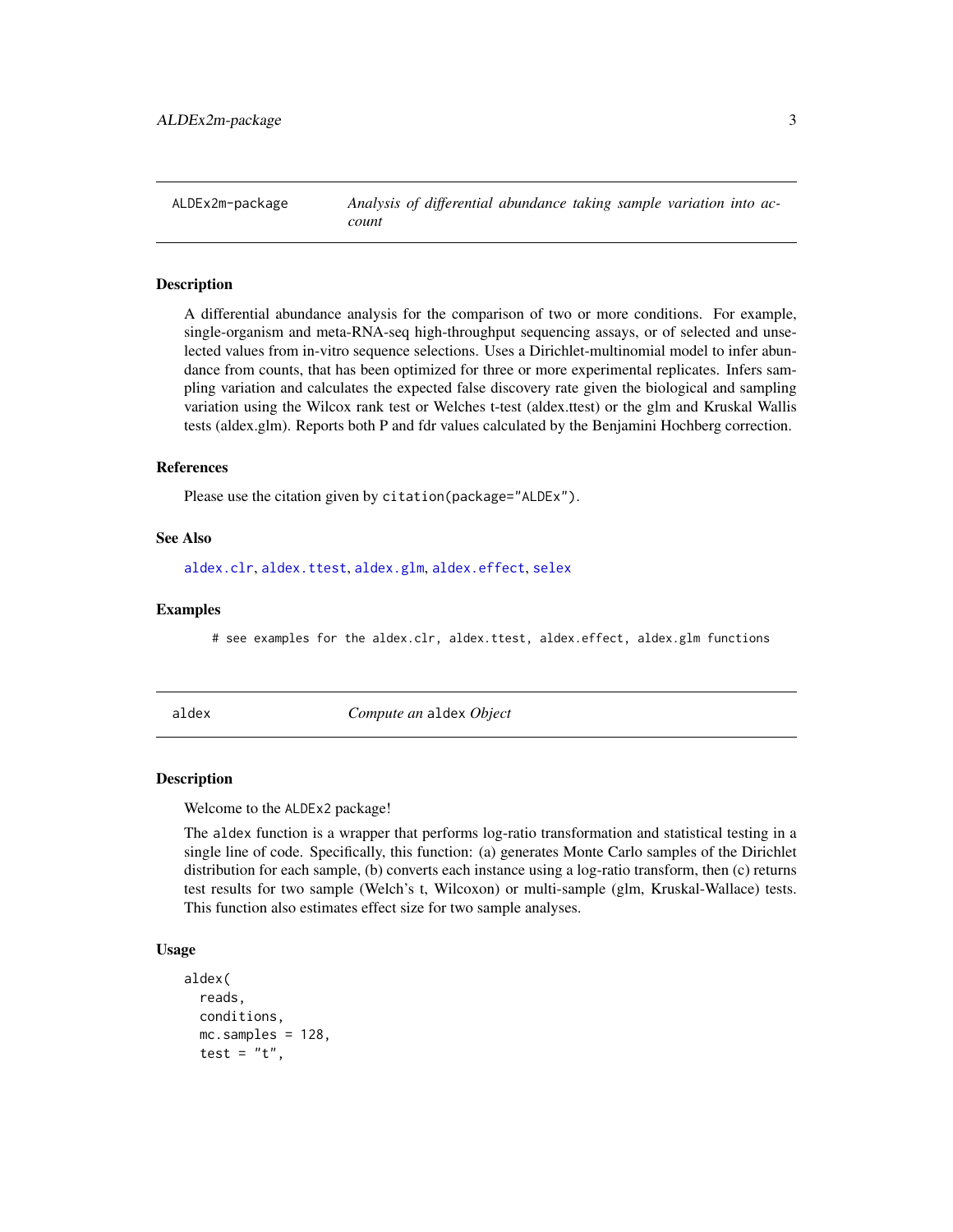4 and 2 and 2 and 2 and 2 and 2 and 2 and 2 and 2 and 2 and 2 and 2 and 2 and 2 and 2 and 2 and 2 and 2 and 2 and 2 and 2 and 2 and 2 and 2 and 2 and 2 and 2 and 2 and 2 and 2 and 2 and 2 and 2 and 2 and 2 and 2 and 2 and

```
effect = TRUE,include.sample.summary = FALSE,
 verbose = FALSE,
  denom = "all",paired.test = FALSE,
 iterate = FALSE,
 ...
)
```
## Arguments

| reads                  | A non-negative, integer-only data. frame or matrix with unique names for all<br>rows and columns. Rows should contain genes and columns should contain<br>sequencing read counts (i.e., sample vectors). Rows with 0 reads in each sample<br>are deleted prior to analysis.                                                                                                                                                                                                                                                                           |
|------------------------|-------------------------------------------------------------------------------------------------------------------------------------------------------------------------------------------------------------------------------------------------------------------------------------------------------------------------------------------------------------------------------------------------------------------------------------------------------------------------------------------------------------------------------------------------------|
| conditions             | A character vector. A description of the data structure used for testing. Typically,<br>a vector of group labels. For aldex.glm, use a model.matrix.                                                                                                                                                                                                                                                                                                                                                                                                  |
| mc.samples             | An integer. The number of Monte Carlo samples to use when estimating the un-<br>derlying distributions. Since we are estimating central tendencies, 128 is usually<br>sufficient.                                                                                                                                                                                                                                                                                                                                                                     |
| test                   | A character string. Indicates which tests to perform. "t" runs Welch's t and<br>Wilcoxon tests. "kw" runs Kruskal-Wallace and glm tests. "glm" runs a gener-<br>alized linear model using a model.matrix. "corr" runs a correlation test using<br>cor.test.                                                                                                                                                                                                                                                                                           |
| effect                 | A boolean. Toggles whether to calculate abundances and effect sizes. Applies<br>to test = $"t"$ and test = "iterative".                                                                                                                                                                                                                                                                                                                                                                                                                               |
| include.sample.summary |                                                                                                                                                                                                                                                                                                                                                                                                                                                                                                                                                       |
|                        | A boolean. Toggles whether to include median clr values for each sample. Ap-<br>plies to effect = TRUE.                                                                                                                                                                                                                                                                                                                                                                                                                                               |
| verbose                | A boolean. Toggles whether to print diagnostic information while running. Use-<br>ful for debugging errors on large datasets. Applies to effect = TRUE.                                                                                                                                                                                                                                                                                                                                                                                               |
| denom                  | A character string. Indicates which features to retain as the denominator for<br>the Geometric Mean calculation. Using "iqlr" accounts for data with systematic<br>variation and centers the features on the set features that have variance that is be-<br>tween the lower and upper quartile of variance. Using "zero" is a more extreme<br>case where there are many non-zero features in one condition but many zeros in<br>another. In this case the geometric mean of each group is calculated using the<br>set of per-group non-zero features. |
| paired.test            | A boolean. Toggles whether to do paired-sample tests. Applies to effect =<br>TRUE and test = $"t".$                                                                                                                                                                                                                                                                                                                                                                                                                                                   |
| iterate                | A boolean. Toggles whether to iteratively perform a test. For example, this will<br>use the results from an initial "t" routine to seed the reference (i.e., denominator<br>of Geometric Mean calculation) for a second "t" routine.                                                                                                                                                                                                                                                                                                                  |
| .                      | Arguments to embedded method (e.g., glm or cor. test).                                                                                                                                                                                                                                                                                                                                                                                                                                                                                                |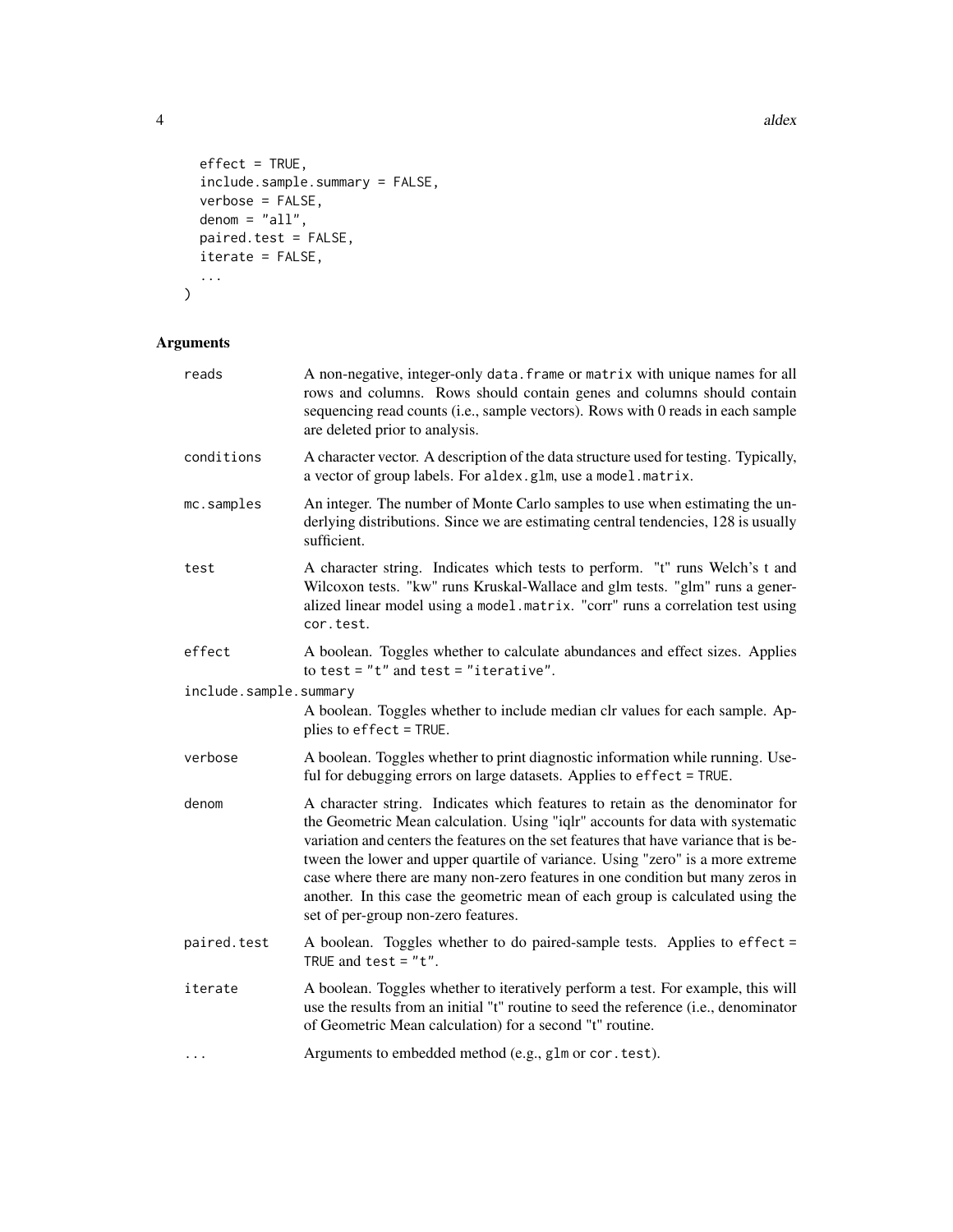#### <span id="page-4-0"></span>aldex.clr 5

## Details

See "Examples" below for a description of the sample input.

#### Value

Returns a number of values that depends on the set of options. See the return values of aldex.ttest, aldex.kw, aldex.glm, and aldex.effect for explanations and examples.

#### Author(s)

Greg Gloor, Andrew Fernandes, and Matt Links contributed to the original package. Thom Quinn added the "glm" test method, the "corr" test method, and the "iterate" procedure.

## References

Please use the citation given by citation(package="ALDEx2").

#### See Also

[aldex](#page-2-1), [aldex.clr](#page-4-1), [aldex.ttest](#page-20-1), [aldex.kw](#page-15-1), [aldex.glm](#page-12-1), [aldex.effect](#page-10-1), [aldex.corr](#page-9-1), [selex](#page-34-1)

#### Examples

```
# The 'reads' data.frame should have row
# and column names that are unique, and
# looks like the following:
#
# T1a T1b T2 T3 N1 N2 Nx
# Gene_00001 0 0 2 0 0 1 0
# Gene_00002 20 8 12 5 19 26 14
# Gene_00003 3 0 2 0 0 0 1
# Gene_00004 75 84 241 149 271 257 188
# Gene_00005 10 16 4 0 4 10 10
# Gene_00006 129 126 451 223 243 149 209
# ... many more rows ...
data(selex)
selex <- selex[1201:1600,] # subset for efficiency
conds <- c(rep("NS", 7), rep("S", 7))
x <- aldex(selex, conds, mc.samples=2, denom="all",
         test="t", effect=TRUE, paired.test=FALSE)
```
<span id="page-4-1"></span>aldex.clr *Compute an* aldex.clr *Object*

#### <span id="page-4-2"></span>Description

Generate Monte Carlo samples of the Dirichlet distribution for each sample. Convert each instance using a log-ratio transform. This is the input for all further analyses.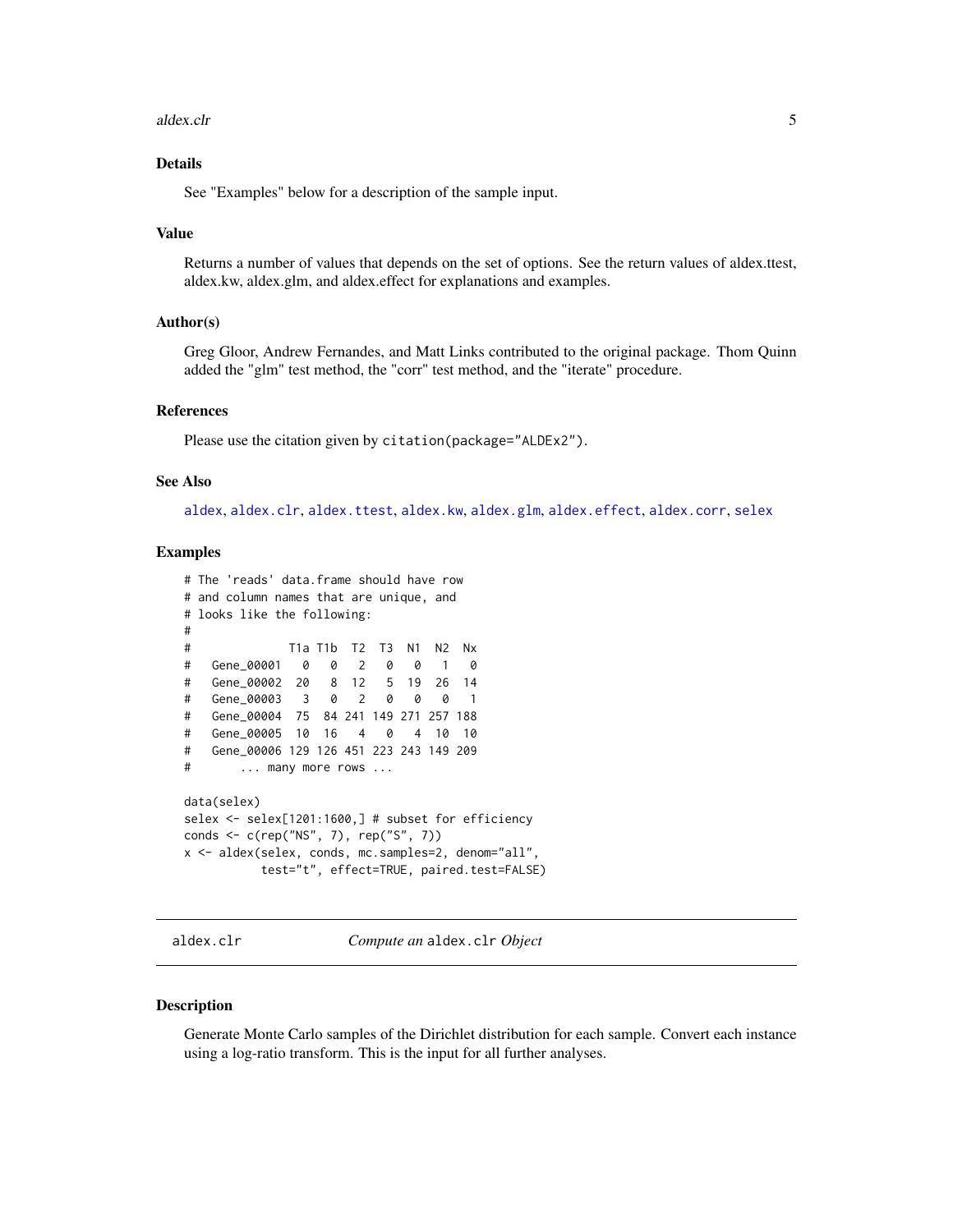## Usage

## Arguments

| reads      | A data. frame or RangedSummarizedExperiment object containing non-negative<br>integers only and with unique names for all rows and columns, where each row<br>is a different gene and each column represents a sequencing read-count sample.<br>Rows with 0 reads in each sample are deleted prior to analysis.                                                                                                                                                                                                                                                                                                                                                                                                                                                                                                                                                                                                                                                                                                                                                                                                                                                                                                                                                             |
|------------|-----------------------------------------------------------------------------------------------------------------------------------------------------------------------------------------------------------------------------------------------------------------------------------------------------------------------------------------------------------------------------------------------------------------------------------------------------------------------------------------------------------------------------------------------------------------------------------------------------------------------------------------------------------------------------------------------------------------------------------------------------------------------------------------------------------------------------------------------------------------------------------------------------------------------------------------------------------------------------------------------------------------------------------------------------------------------------------------------------------------------------------------------------------------------------------------------------------------------------------------------------------------------------|
| conds      | A vector containing a descriptor for the samples, allowing them to be grouped<br>and compared.                                                                                                                                                                                                                                                                                                                                                                                                                                                                                                                                                                                                                                                                                                                                                                                                                                                                                                                                                                                                                                                                                                                                                                              |
| mc.samples | The number of Monte Carlo instances to use to estimate the underlying distri-<br>butions; since we are estimating central tendencies, 128 is usually sufficient, but<br>larger numbers may be.                                                                                                                                                                                                                                                                                                                                                                                                                                                                                                                                                                                                                                                                                                                                                                                                                                                                                                                                                                                                                                                                              |
| denom      | An any variable (all, iqlr, zero, lvha, median, user) indicating features to use as<br>the denominator for the Geometric Mean calculation The default "all" uses the<br>geometric mean abundance of all features. Using "median" returns the median<br>abundance of all features. Using "iqlr" uses the features that are between the<br>first and third quartile of the variance of the clr values across all samples. Using<br>"zero" uses the non-zero features in each grop as the denominator. This approach<br>is an extreme case where there are many nonzero features in one condition but<br>many zeros in another. Using "lvha" uses features that have low variance (bot-<br>tom quartile) and high relative abundance (top quartile in every sample). It is<br>also possible to supply a vector of row indices to use as the denominator. Here,<br>the experimentalist is determining a-priori which rows are thought to be invari-<br>ant. In the case of RNA-seq, this could include ribosomal protein genes and and<br>other house-keeping genes. This should be used with caution because the offsets<br>may be different in the original data and in the data used by the function because<br>features that are 0 in all samples are removed by aldex.clr. |
| verbose    | Print diagnostic information while running. Useful only for debugging if fails<br>on large datasets.                                                                                                                                                                                                                                                                                                                                                                                                                                                                                                                                                                                                                                                                                                                                                                                                                                                                                                                                                                                                                                                                                                                                                                        |
| useMC      | Use multicore by default (FALSE). Multi core processing will be attempted with<br>the BiocParallel package. Serial processing will be used if this is not possible.<br>In practice serial and multicore are nearly the same speed because of overhead<br>in setting up the parallel processes.                                                                                                                                                                                                                                                                                                                                                                                                                                                                                                                                                                                                                                                                                                                                                                                                                                                                                                                                                                              |

#### Details

An explicit description of the input format for the reads object is shown under 'Examples', below.

## Value

The object produced by the clr function contains the log-ratio transformed values for each Monte-Carlo Dirichlet instance, which can be accessed through getMonteCarloInstances $(x)$ , where x is the clr function output. Each list element is named by the sample ID. getFeatures(x) returns the features, getSampleIDs(x) returns sample IDs, and getFeatureNames(x) returns the feature names.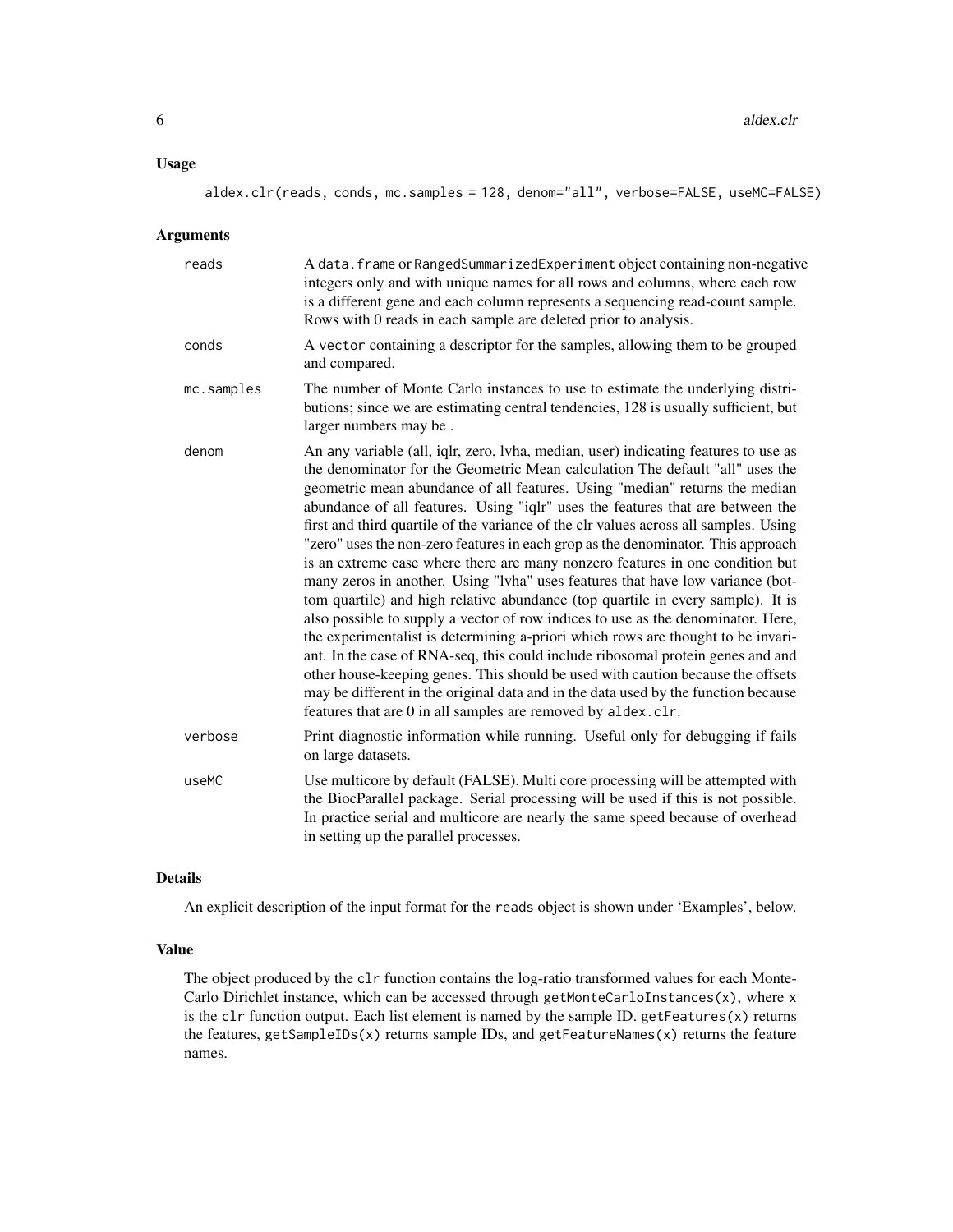## <span id="page-6-0"></span>aldex.clr-class 7

#### Author(s)

Greg Gloor, Thom Quinn, Ruth Grace Wong, Andrew Fernandes, Matt Links and Jia Rong Wu contributed to this code.

#### References

Please use the citation given by citation(package="ALDEx").

#### See Also

[aldex.ttest](#page-20-1), [aldex.glm](#page-12-1), [aldex.effect](#page-10-1), [selex](#page-34-1)

#### Examples

```
# The 'reads' data.frame or
# RangedSummarizedExperiment object should
# have row and column names that are unique,
# and looks like the following:
#
# T1a T1b T2 T3 N1 N2 Nx
# Gene_00001 0 0 2 0 0 1 0
# Gene_00002 20 8 12 5 19 26 14
# Gene_00003 3 0 2 0 0 0 1
# Gene_00004 75 84 241 149 271 257 188
# Gene_00005 10 16 4 0 4 10 10
# Gene_00006 129 126 451 223 243 149 209
# ... many more rows ...
data(selex)
#subset for efficiency
selex <- selex[1201:1600,]
conds <- c(rep("NS", 7), rep("S", 7))
x <- aldex.clr(selex, conds, mc.samples=2, denom="all", verbose=FALSE)
```
aldex.clr-class *The aldex.clr class*

#### Description

The aldex.clr S4 class is a class which stores the data generated by the aldex.clr method.

## Details

An aldex.clr object contains the centre-log ratio transformed Monte Carlo Dirichlet instances derived from estimating the technical variance of the raw read count data. It is created by the aldex.clr.function, which is invoked by the aldex.clr method. It consists of eight slots: the reads, the condition information, the number of instances, the denominator, whether it was invoked as verbose, and if multi-cores was used, the Dirichlet Monte-Carlo probabilities, and the centre-log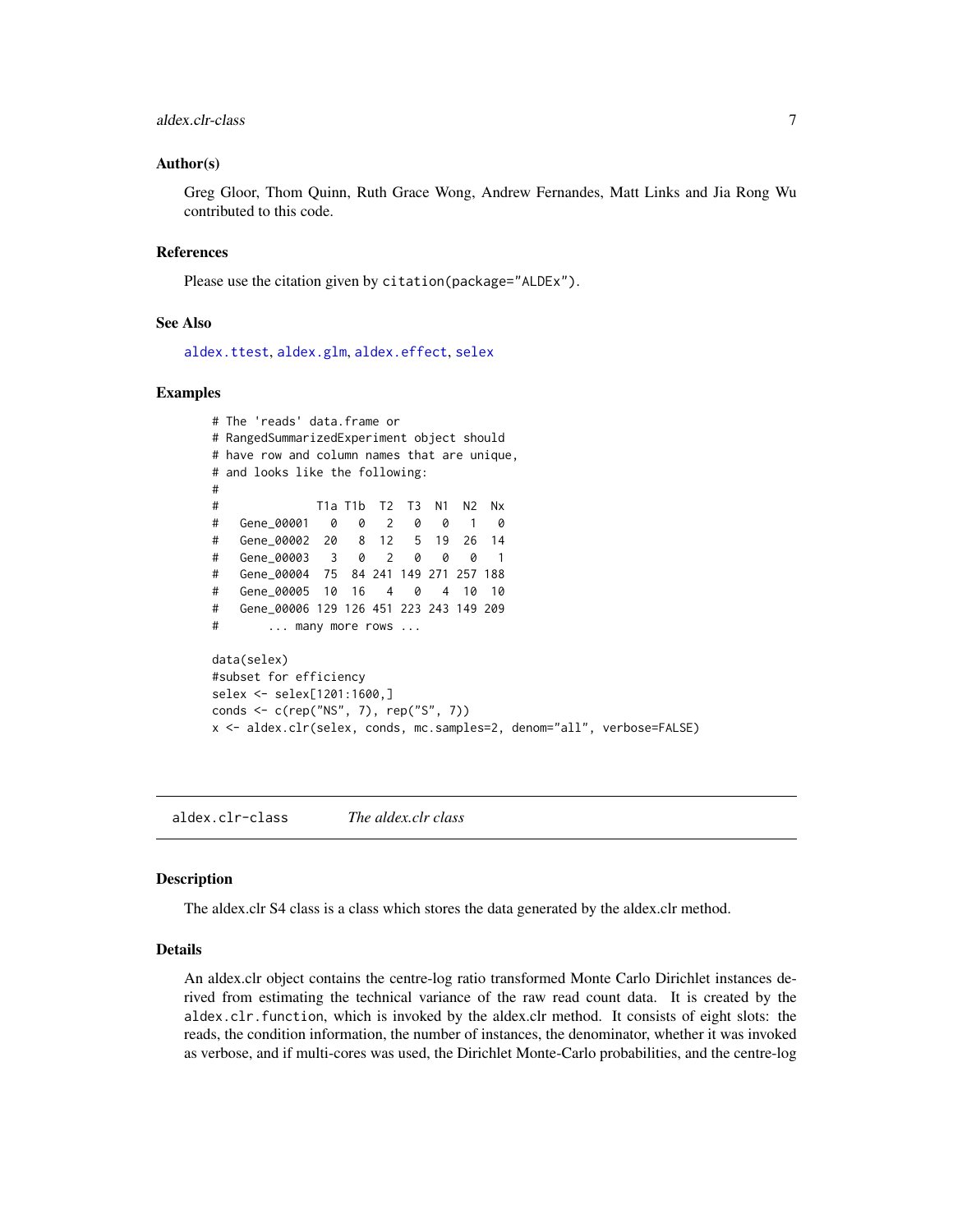<span id="page-7-0"></span>ratio transformed Monte Carlo probabilities. These can be accessed along with information about the length of some attributes.

#### Value

The aldex.clr object contains the raw data, the estimated probabilities drawn from a Dirichlet distribution, and the clr transformed values for each Monte-Carlo instance. These can be accessed through getters outlined below.

#### Methods

In the code below, x is an aldex.clr object, and i, is a positive integer. There are N samples, D features, and M Monte-Carlo instances.

- getMonteCarloInstances(x): Returns the clr transformed Monte Carlo Dirichlet instances as a list where each list entry is a single sample containing a D x M matrix.
- $getSampleIDS(x)$ : Returns the names of the samples. These can be used to access the original reads for a given sample, as in x@reads\\$sampleID (if the reads are a data frame).
- $getFeatures(x)$ : Returns the names of the keys. These can be used to subset the data rows.

 $getFeatures(x)$ : Returns the clr transformed values for the features in the first sample.

numFeatures $(x)$ : Returns the number of features that were non-0 in at least one sample.

numMCInstances(x): Returns the number of Monte-Carlo instances.

 $getReads(x)$ : Returns the input data as used by the method.

- $numConditions(x)$ : Returns the number of samples in the conditions analysis.
- getMonteCarloReplicate(x, i): Returns the D x M matrix containing the Monte-Carlo instances for one sample.
- getMonteCarloSample(x, i): Returns the N x D matrix containing Monte-Carlo instance i for for all samples.

#### Author(s)

Greg Gloor, Ruth Grace Wong, Andrew Fernandes, Jia Rong Wu and Matt Links contributed to this code

#### References

Please use the citation given by citation(package="ALDEx").

## See Also

[aldex.clr.function](#page-4-2)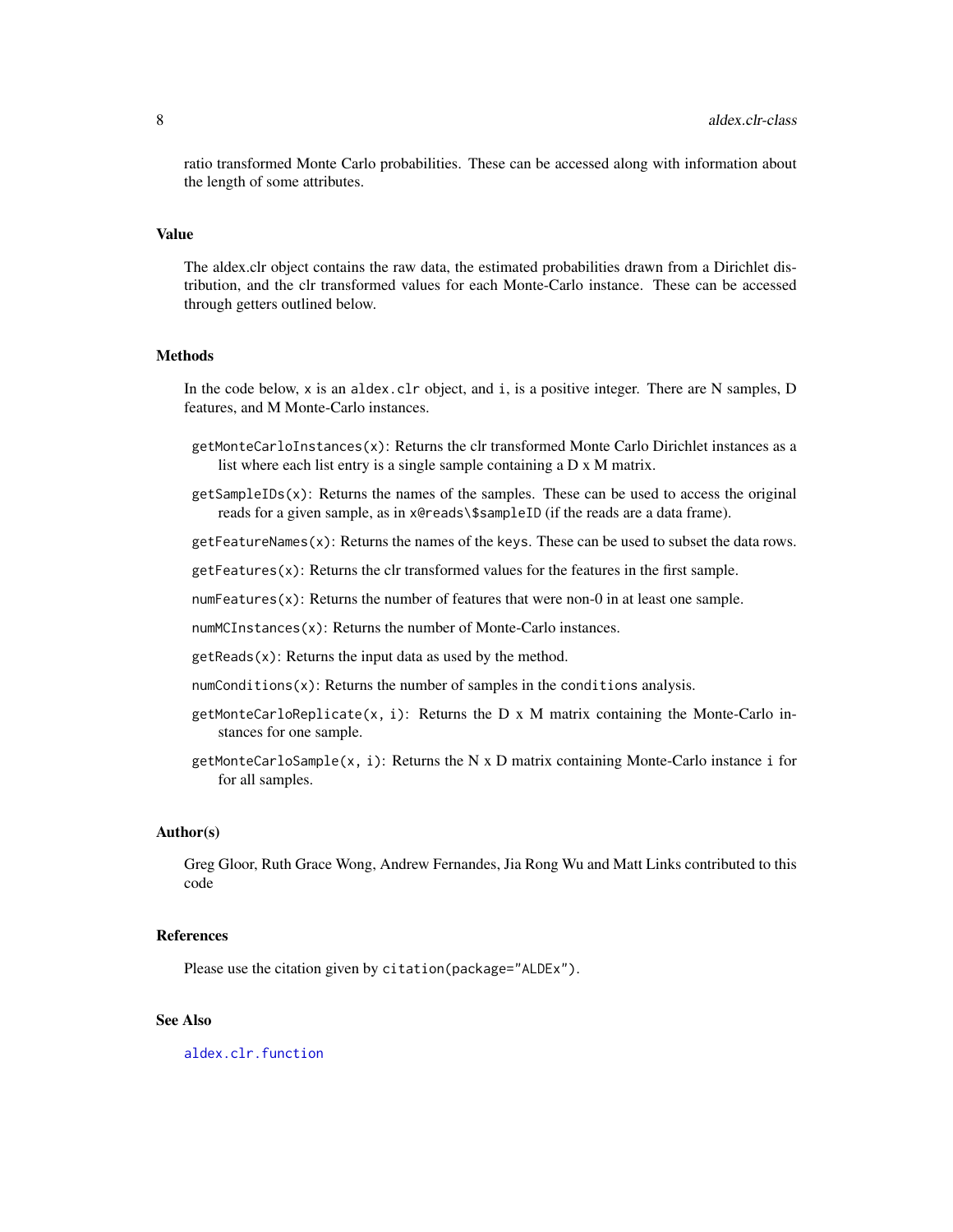## aldex.clr-class 9

```
# The 'reads' data.frame or
# SummarizedExperiment object should have
# row and column names that are unique,
# and looks like the following:
#
# T1a T1b T2 T3 N1 N2 Nx
# Gene_00001 0 0 2 0 0 1 0
# Gene_00002 20 8 12 5 19 26 14
# Gene_00003 3 0 2 0 0 0 1
# Gene_00004 75 84 241 149 271 257 188
# Gene_00005 10 16 4 0 4 10 10
# Gene_00006 129 126 451 223 243 149 209
# ... many more rows ...
data(selex)
#subset for efficiency
selex <- selex[1201:1600,]
conds <- c(rep("NS", 7), rep("S", 7))
i=1# x is an object of type aldex.clr
x <- aldex.clr(selex, conds, mc.samples = 2, denom="all", verbose = FALSE)
# get reads plus uniform prior
reads \leq getReads(x)
# get a list containing all of the clr transformed instances
monteCarloInstances <- getMonteCarloInstances(x)
# get a list containing all of the Monte-Carlo Dirichlet instances
monteCarloDirInstances <- getDirichletInstances(x)
# retrieve the clr transformed instances for sample i.
monteCarloInstance <- getMonteCarloReplicate(x,i)
# retrieve the Monte-Carlo Dirichlet instances for sample i.
monteCarloDirInstance <- getDirichletReplicate(x,i)
# retrieve the clr transformed instance i for all samples
monteCarloSample <- getMonteCarloSample(x,i)
# retrieve the Monte-Carlo Dirichlet instance i for all samples
monteCarloDirSample <- getDirichletSample(x,i)
# get sample names
sampleIDs <- getSampleIDs(x)
# get features
features <- getFeatures(x)
# get number of features with at least one count
```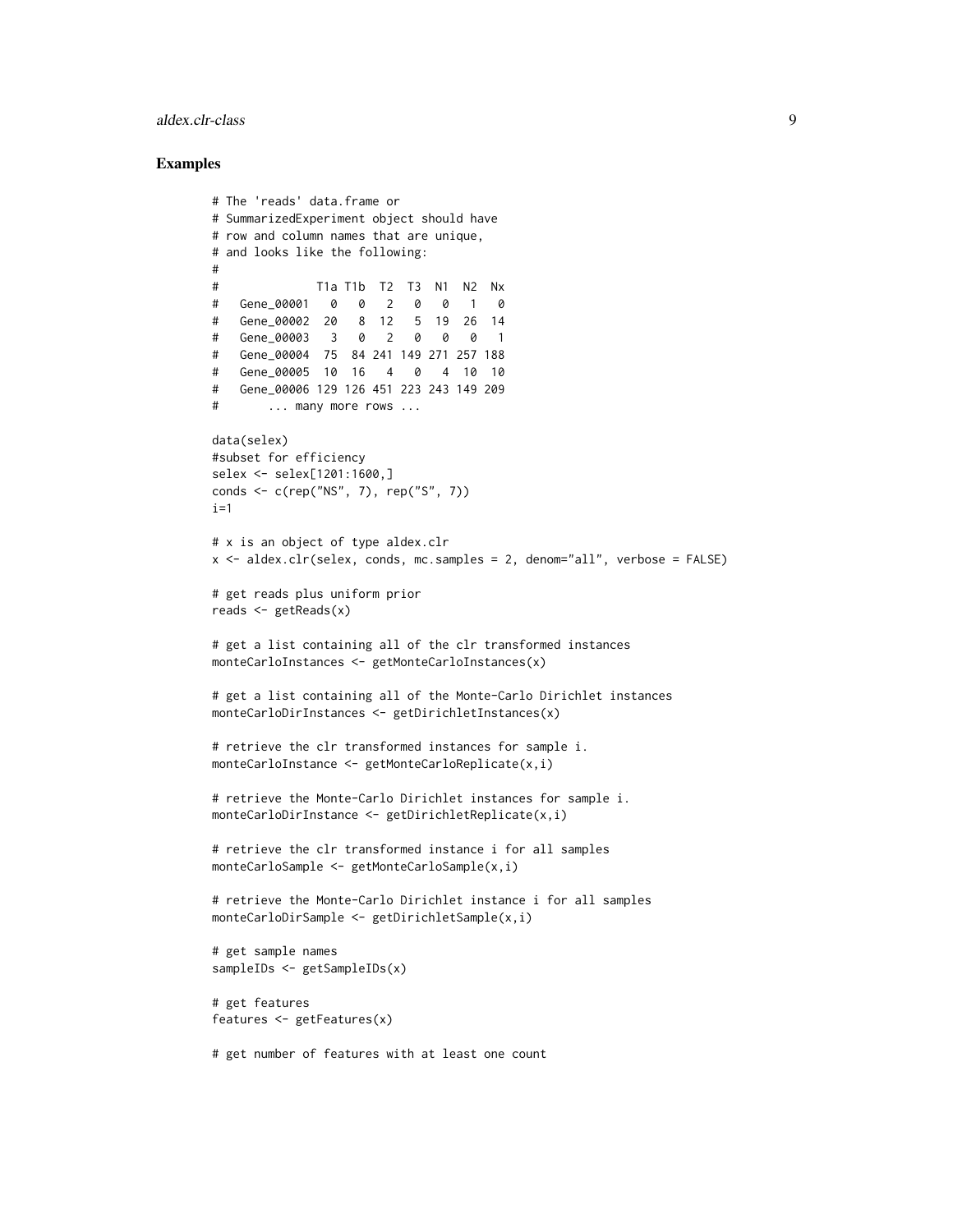```
numFeatures <- numFeatures(x)
# get number of Monte Carlo instances
numInstances <- numMCInstances(x)
# get names of features
featureNames <- getFeatureNames(x)
# get number of conditions
conditions <- numConditions(x)
# get the offset of the features in the log-ratio denominator
denom <- getDenom(x)
```

```
aldex.corr Calculate correlation with a continuous variable
```
### Description

aldex.corr calculates the expected values for the correlation between each feature and a continuous variable, using data returned returned by aldex.clr and a vector of the continuous variable. Returns results of Pearson, Spearman and Kendall tests.

#### Usage

aldex.corr(clr, cont.var)

#### Arguments

| clr      | An ALDEx2 object. The output of aldex.clr. |
|----------|--------------------------------------------|
| cont.var | A continuous numeric vector                |

## Value

Returns a data.frame of the average Pearson, Spearman and Kendall coefficients and their p-values for each feature, with FDR appended as a BH column.

#### Author(s)

Arianne Albert, Greg Gloor, Thom Quinn

## References

Please use the citation given by citation(package="ALDEx2").

## See Also

[aldex](#page-2-1), [aldex.clr](#page-4-1), [aldex.ttest](#page-20-1), [aldex.kw](#page-15-1), [aldex.glm](#page-12-1), [aldex.effect](#page-10-1), [aldex.corr](#page-9-1), [selex](#page-34-1)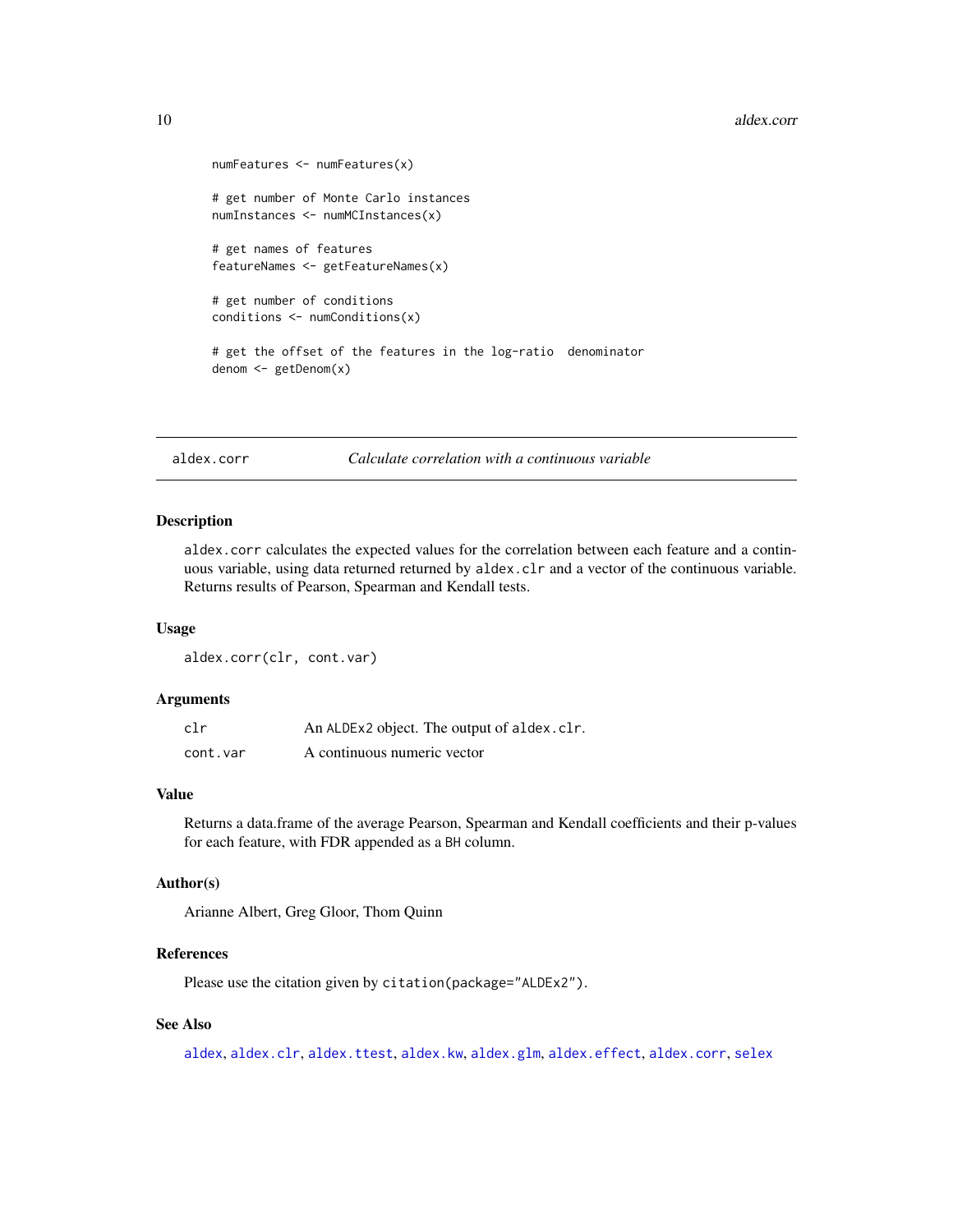#### <span id="page-10-0"></span>aldex.effect 11

#### Examples

```
data(selex)
#subset for efficiency
selex <- selex[1:400,]
conds <- c(rep("N", 7), rep("S",7))
cont.var < -c(rep(1,7), rep(2,7))x <- aldex.clr(selex, conds)
corr.test <- aldex.corr(x, cont.var)
```
<span id="page-10-1"></span>aldex.effect *calculate effect sizes and differences between conditions*

#### Description

determines the median clr abundance of the feature in all samples and in groups determines the median difference between the two groups determines the median variation within each two group determines the effect size, which is the median of the ratio of the between group difference and the larger of the variance within groups

#### Usage

aldex.effect(clr, verbose = TRUE, include.sample.summary = FALSE, useMC=FALSE, CI=FALSE, glm.conds=NUL

#### Arguments

| clr                    | clr is the data output of aldex.clr                                                                 |  |
|------------------------|-----------------------------------------------------------------------------------------------------|--|
| verbose                | Print diagnostic information while running. Useful only for debugging if fails<br>on large datasets |  |
| include.sample.summary |                                                                                                     |  |
|                        | include median clr values for each sample, defaults to FALSE                                        |  |
| useMC                  | use multicore by default (FALSE)                                                                    |  |
| CI                     | give effect 95                                                                                      |  |
| glm.conds              | give effect for glm contrasts, note: saved as list                                                  |  |
| paired.test            | calculate effect size for paired samples, defaults to FALSE                                         |  |

## Details

An explicit example for two conditions is shown in the 'Examples' below.

#### Value

returns a dataframe with the following information:

rab.all a vector containing the median clr value for each feature rab.win.conditionA

a vector containing the median clr value for each feature in condition A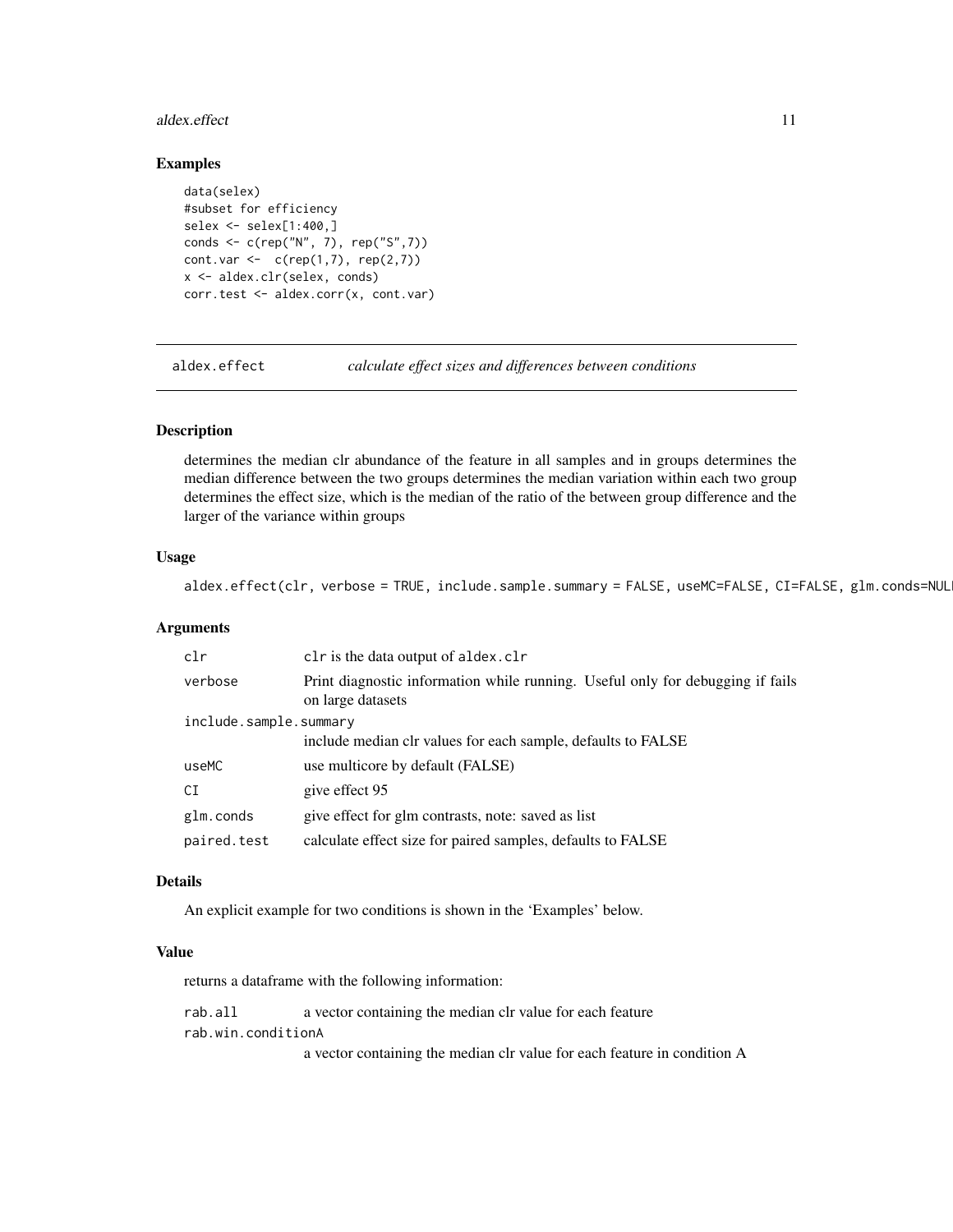<span id="page-11-0"></span>

| rab.win.conditionB |                                                                                                                  |
|--------------------|------------------------------------------------------------------------------------------------------------------|
|                    | a vector containing the median clr value for each feature in condition B                                         |
| diff.btw           | a vector containing the per-feature median difference between condition A and<br>B                               |
| diff.win           | a vector containing the per-feature maximum median difference between Dirich-<br>let instances within conditions |
| effect             | a vector containing the per-feature effect size                                                                  |
| overlap            | a vector containing the per-feature proportion of effect size that is 0 or less                                  |
|                    |                                                                                                                  |

## Author(s)

Greg Gloor, Andrew Fernandes, Matt Links

## References

Please use the citation given by citation(package="ALDEx").

#### See Also

[aldex.clr](#page-4-1), [aldex.ttest](#page-20-1), [aldex.glm](#page-12-1), [selex](#page-34-1)

#### Examples

```
# x is the output of the \code{x <- clr(data, mc.samples)} function
# conditions is a description of the data
# for the selex dataset, conditions <- c(rep("N", 7), rep("S", 7))
data(selex)
#subset for efficiency
selex <- selex[1201:1600,]
conds <- c(rep("NS", 7), rep("S", 7))
x <- aldex.clr(selex, conds, mc.samples=2, denom="all")
effect.test <- aldex.effect(x)
```
aldex.expectedDistance

*Calculate the expected values of distances between samples, given an* aldex *Object*

## Description

Calculates the expected value of distances between samples, given an aldex Object, using the median value of distances derived from n Monte-Carlo replicates.

#### Usage

```
## S3 method for class 'expectedDistance'
aldex(clrData)
```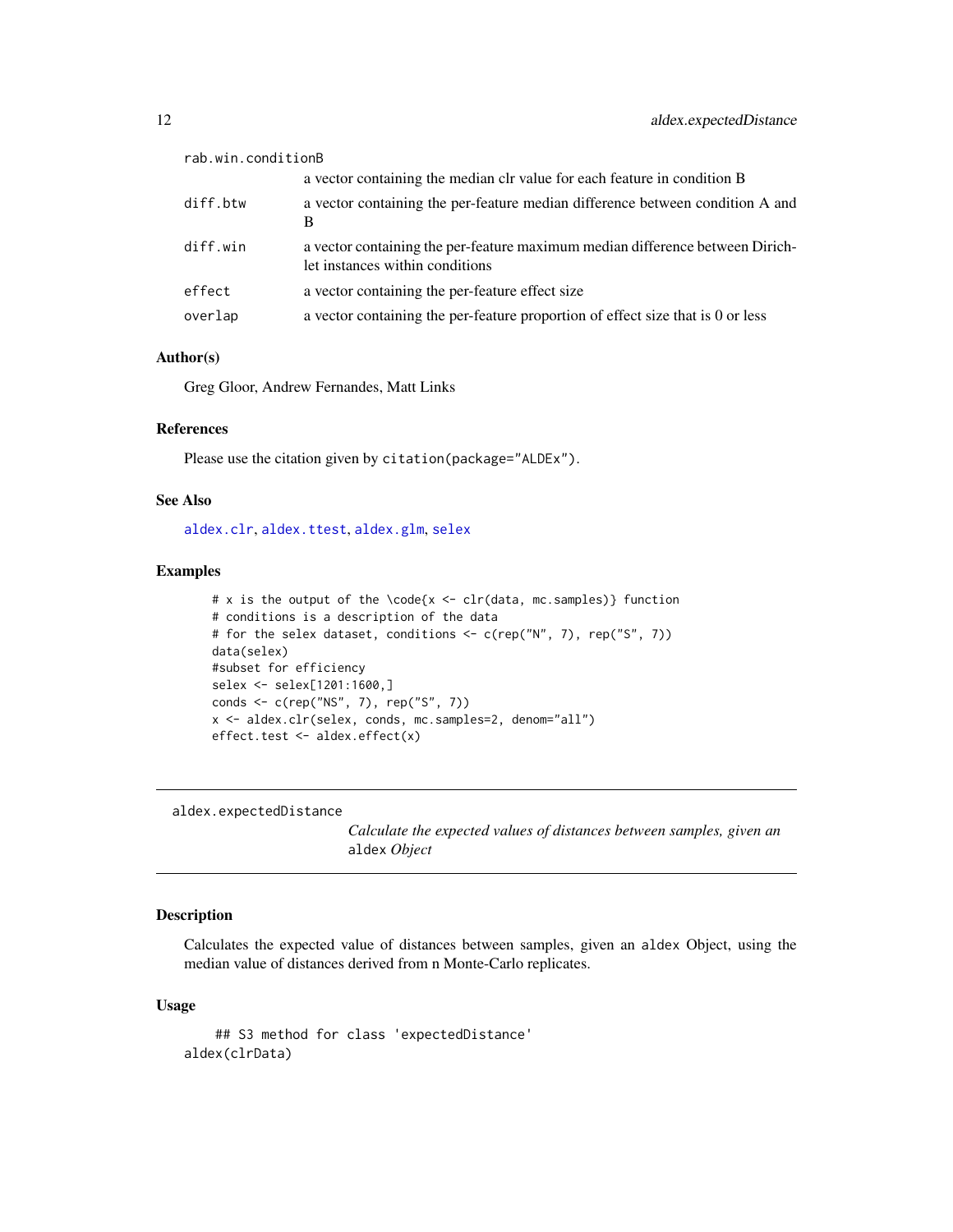#### <span id="page-12-0"></span>aldex.glm 5.13

#### Arguments

clrData an object of class aldex produced by the aldex function

## Details

Generates a distance matrix for each Monte-Carlo instance in an aldex Object. Calculates the median distance value across all instances.

## Value

Returns a dist Object.

## References

Please use the citation given by citation(package="ALDEx").

#### See Also

[aldex](#page-2-1), [aldex.clr](#page-4-1) dist

## Examples

```
data(selex)
   #subset for efficiency
    selex <- selex[1201:1600,]
conds <- c(rep("NS", 7), rep("S", 7))
x <- aldex.clr(selex, conds, mc.samples = 128, denom = "all", verbose = FALSE)
x.dist <- aldex.expectedDistance(x)
```
<span id="page-12-1"></span>aldex.glm *Calculate glm test statistics using a* model.matrix

## Description

aldex.glm calculates the expected values for each coefficient of a glm model on the data returned by aldex.clr. This function requires the user to define a model with model.matrix.

#### Usage

```
aldex.glm(clr, verbose = FALSE, ...)
```
#### Arguments

| clr                     | An ALDEx2 object. The output of aldex.clr.                                                                                                              |
|-------------------------|---------------------------------------------------------------------------------------------------------------------------------------------------------|
| verbose                 | A boolean. Toggles whether to print diagnostic information while running. Use-<br>ful for debugging errors on large datasets. Applies to effect = TRUE. |
| $\cdot$ $\cdot$ $\cdot$ | Arguments passed to glm.                                                                                                                                |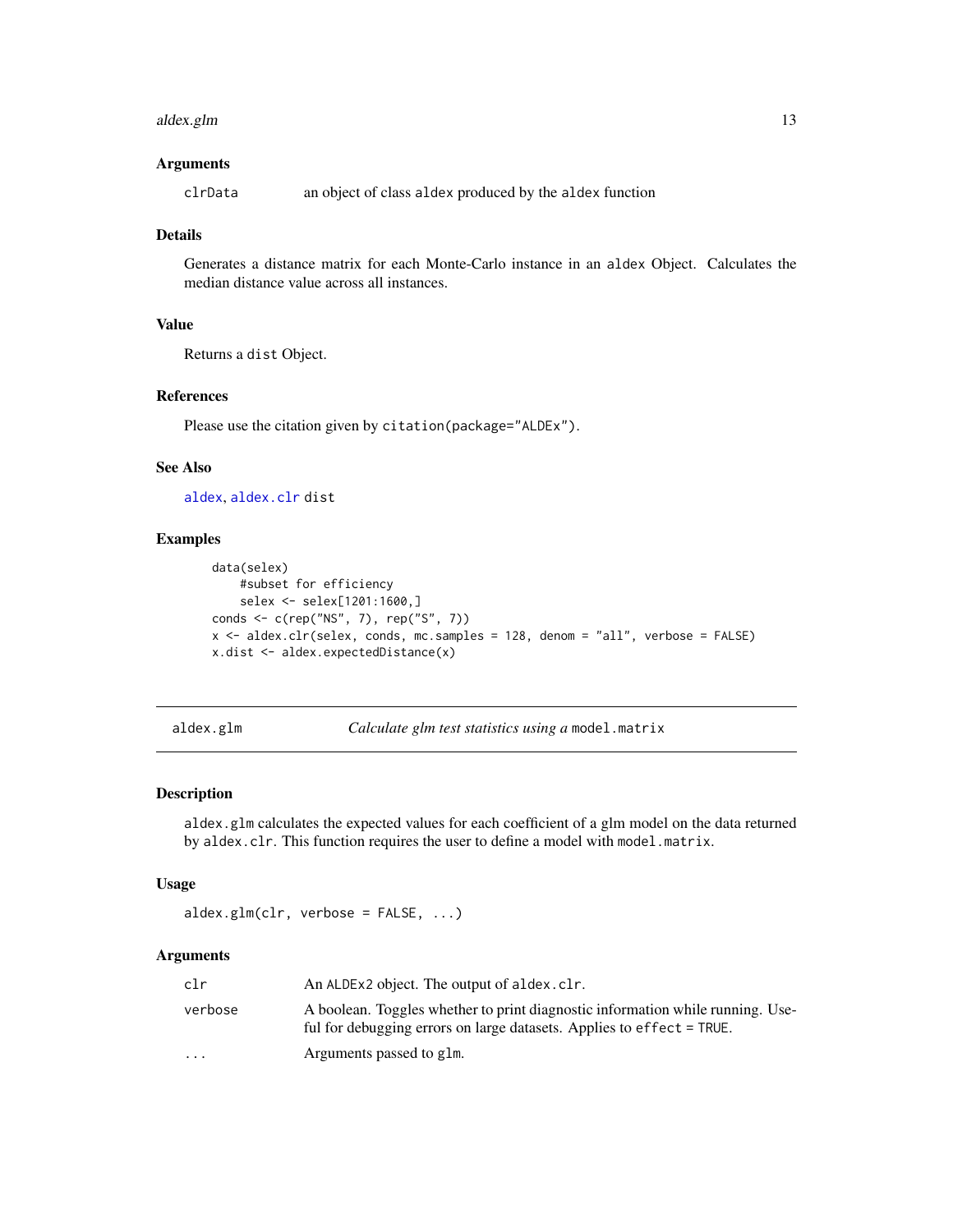## <span id="page-13-0"></span>Value

Returns a data.frame of the average coefficients and their p-values for each feature, with FDR appended as a BH column.

## Author(s)

Thom Quinn

#### References

Please use the citation given by citation(package="ALDEx2").

#### See Also

[aldex](#page-2-1), [aldex.clr](#page-4-1), [aldex.ttest](#page-20-1), [aldex.kw](#page-15-1), [aldex.glm](#page-12-1), [aldex.effect](#page-10-1), [aldex.corr](#page-9-1), [selex](#page-34-1)

## Examples

```
data(selex)
#subset for efficiency
selex <- selex[1201:1600,]
covariates \leq data.frame("A" = sample(0:1, 14, replace = TRUE),
                          "B" = c(rep(\emptyset, 7), rep(1, 7)))mm <- model.matrix(~ A + B, covariates)
x <- aldex.clr(selex, mm, mc.samples=1, denom="all")
glm.test <- aldex.glm(x)
```
aldex.glm.effect *calculate effect sizes and differences between all constrasts for the aldex.glm model matrix*

## Description

data for this function is saved in a list with entries named by contrast determines the median clr abundance of the feature in all samples and in groups determines the median difference between the two groups determines the median variation within each two group determines the effect size, which is the median of the ratio of the between group difference and the larger of the variance within groups

#### Usage

```
aldex.glm.effect(clr, verbose = TRUE, include.sample.summary = FALSE, useMC=FALSE, CI=FALSE)
```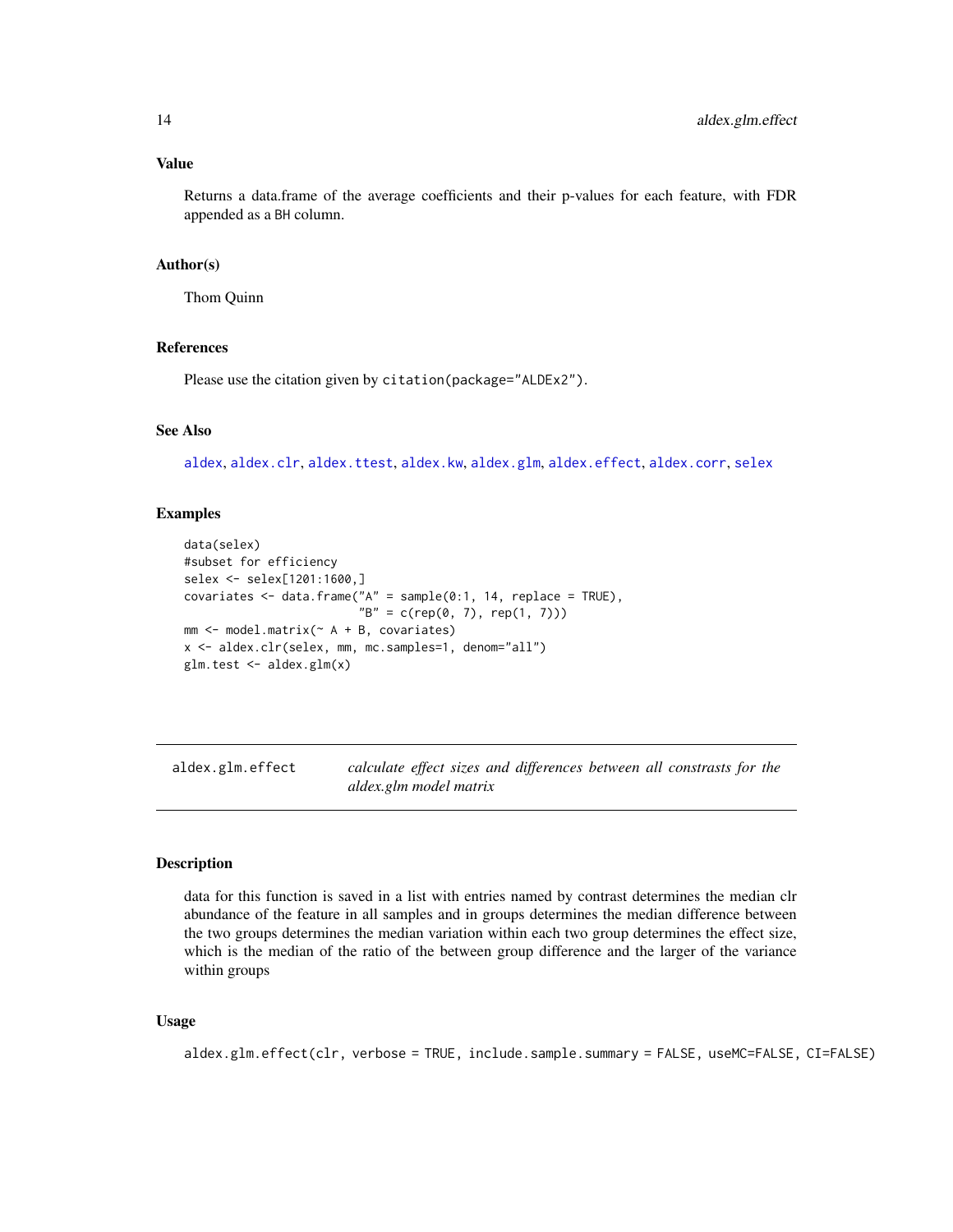## <span id="page-14-0"></span>aldex.glm.effect 15

## Arguments

| clr                    | clr is the data output of aldex.clr                                                                 |
|------------------------|-----------------------------------------------------------------------------------------------------|
| verbose                | Print diagnostic information while running. Useful only for debugging if fails<br>on large datasets |
| include.sample.summary | include median clr values for each sample, defaults to FALSE                                        |
| useMC                  | use multicore by default (FALSE)                                                                    |
| СI                     | give effect 95                                                                                      |

## Details

An explicit example for two conditions is shown in the 'Examples' below.

#### Value

returns a dataframe with the following information:

| rab.all            | a vector containing the median clr value for each feature                                                        |
|--------------------|------------------------------------------------------------------------------------------------------------------|
| rab.win.conditionA |                                                                                                                  |
|                    | a vector containing the median clr value for each feature in condition A                                         |
| rab.win.conditionB |                                                                                                                  |
|                    | a vector containing the median clr value for each feature in condition B                                         |
| diff.btw           | a vector containing the per-feature median difference between condition A and<br>B                               |
| diff.win           | a vector containing the per-feature maximum median difference between Dirich-<br>let instances within conditions |
| effect             | a vector containing the per-feature effect size                                                                  |
| overlap            | a vector containing the per-feature proportion of effect size that is 0 or less                                  |

## Author(s)

Greg Gloor, Andrew Fernandes, Matt Links

## References

Please use the citation given by citation(package="ALDEx").

## See Also

[aldex.clr](#page-4-1), [aldex.effect](#page-10-1), [aldex.ttest](#page-20-1), [aldex.glm](#page-12-1), [selex](#page-34-1)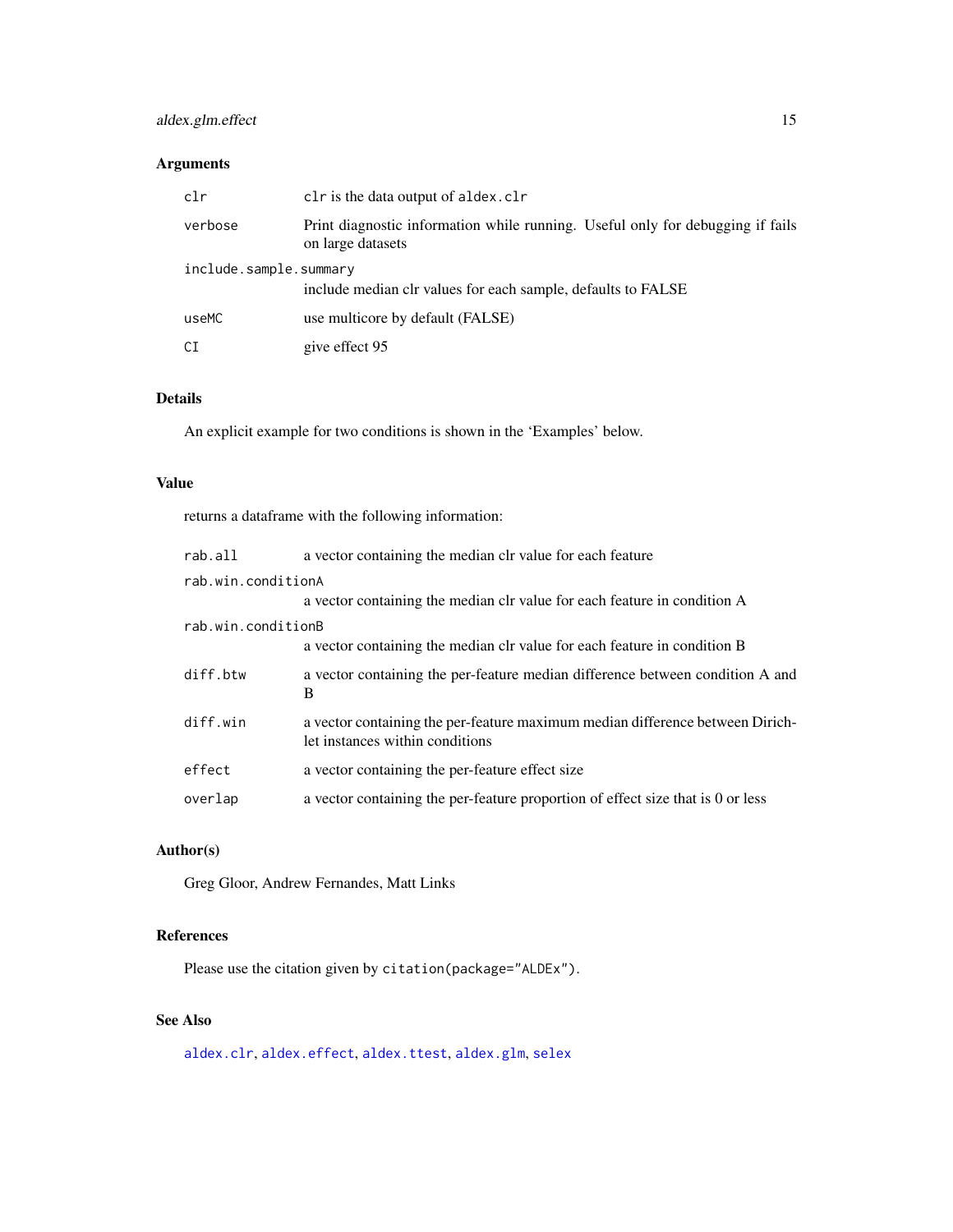## Examples

```
# x is the output of the \code{x < - clr(data, mc.samples)} function
# conditions is a description of the data
# for the selex dataset, conditions <- c(rep("N", 7), rep("S", 7))
data(selex)
#subset for efficiency
selex <- selex[1201:1600,]
covariates \leq data.frame("A" = sample(0:1, 14, replace = TRUE),
              "B" = c(rep(\emptyset, 7), rep(1, 7)),"Z" = sample(c(1,2,3), 14, replace=TRUE))mm < - model.matrix(\sim A + Z + B, covariates)
x <- aldex.clr(selex, mm, mc.samples=8, denom="all")
glm.effect <- aldex.glm.effect(x)
```
<span id="page-15-1"></span>aldex.kw *Calculate the Kruskal-Wallis test and glm ANOVA statistics*

## Description

aldex.kw calculates the expected values of the Kruskal-Wallis test and a glm ANOVA on the data returned by aldex.clr.

## Usage

aldex.kw(clr, useMC = FALSE, verbose = FALSE)

#### Arguments

| clr     | An ALDEx2 object. The output of aldex.clr.                                     |
|---------|--------------------------------------------------------------------------------|
| useMC   | Toggles whether to use multi-core.                                             |
| verbose | A boolean. Toggles whether to print diagnostic information while running. Use- |
|         | ful for debugging errors on large datasets. Applies to effect = TRUE.          |

## Value

Returns a data.frame with the following information:

| kw.ep   | a vector containing the expected p-value of the Kruskal-Wallis test for each fea-<br>ture                            |
|---------|----------------------------------------------------------------------------------------------------------------------|
| kw.eBH  | a vector containing the corresponding expected value of the Benjamini-Hochberg<br>corrected p-value for each feature |
| glm.ep  | a vector containing the expected p-value of the glm ANOVA for each feature                                           |
| glm.eBH | a vector containing the corresponding expected value of the Benjamini-Hochberg<br>corrected p-value for each feature |

<span id="page-15-0"></span>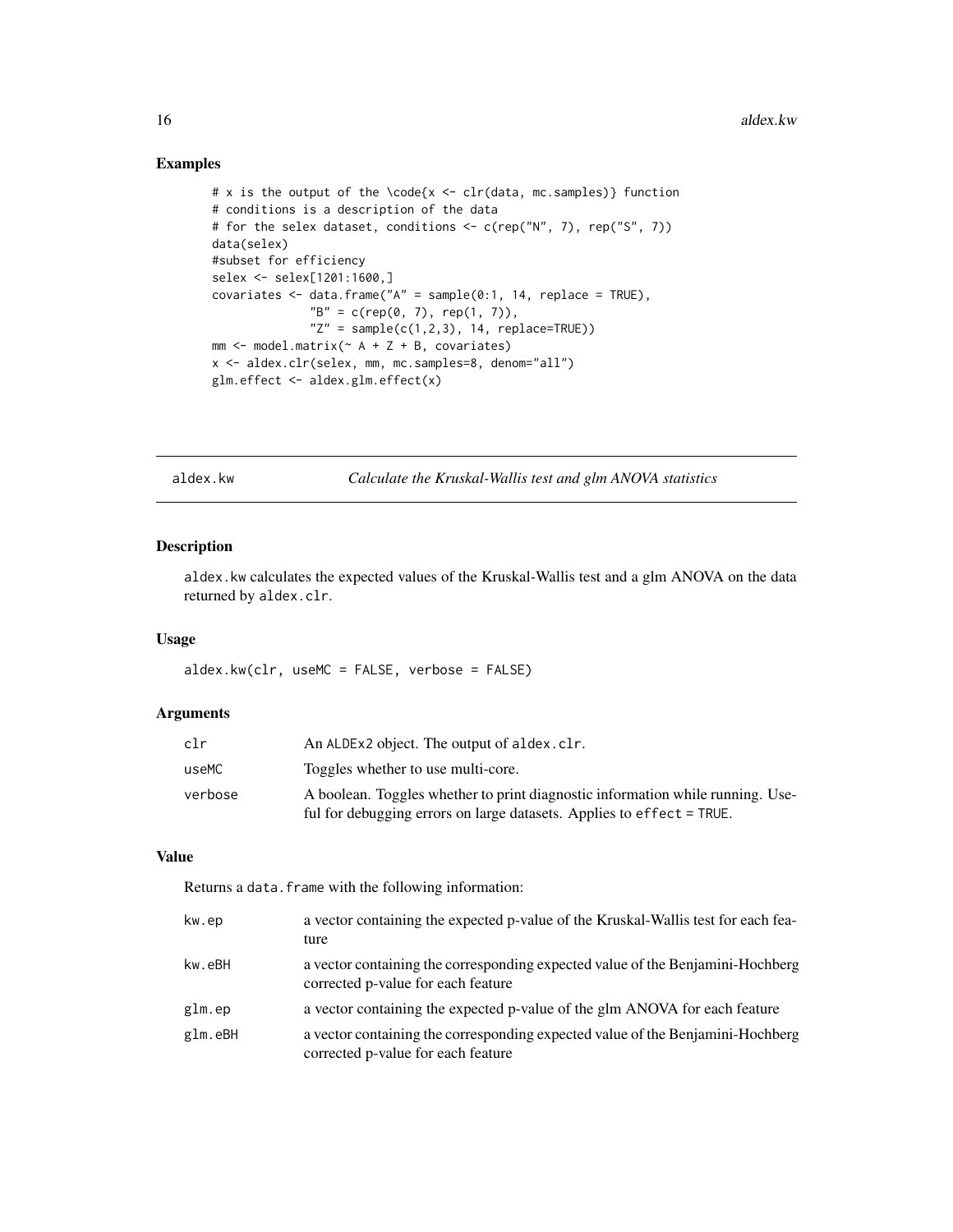#### <span id="page-16-0"></span>aldex.plot the contract of the contract of the contract of the contract of the contract of the contract of the contract of the contract of the contract of the contract of the contract of the contract of the contract of the

#### Author(s)

Arianne Albert

#### References

Please use the citation given by citation(package="ALDEx2").

#### See Also

[aldex](#page-2-1), [aldex.clr](#page-4-1), [aldex.ttest](#page-20-1), [aldex.kw](#page-15-1), [aldex.glm](#page-12-1), [aldex.effect](#page-10-1), [aldex.corr](#page-9-1), [selex](#page-34-1)

#### Examples

```
data(selex)
#subset for efficiency
selex <- selex[1201:1600,]
conds <- c(rep("A", 4), rep("B", 3), rep("C", 7))
x <- aldex.clr(selex, conds, mc.samples=1, denom="all")
kw.test <- aldex.kw(x)
```
aldex.plot *Plot an* aldex *Object*

## Description

Create 'MW'- or 'MA'-type plots from the given aldex object.

## Usage

```
## S3 method for class 'plot'
aldex( x, ..., type=c("MW","MA"),
   xlab=NULL, ylab=NULL, xlim=NULL, ylim=NULL,
   all.col=rgb(0,0,0,0.2), all.pch=19, all.cex=0.4,
   called.col=red, called.pch=20, called.cex=0.6,
   thres.line.col=darkgrey, thres.lwd=1.5,
   test=welch, cutoff.pval=0.1, cutoff.effect=1, rare.col=black,
   rare=0, rare.pch=20, rare.cex=0.2 )
```
## Arguments

| x    | an object of class aldex produced by the aldex function                                                                                                                                     |
|------|---------------------------------------------------------------------------------------------------------------------------------------------------------------------------------------------|
| .    | optional, unused arguments included for compatibility with the S3 method sig-<br>nature                                                                                                     |
| type | which type of plot is to be produced. MA is a Bland-Altman style plot; MW is a<br>difference between to a variance within plot as described in: http://dx.doi.org/10.1080/10618600.2015.113 |
| test | the method of calculating significance, one of: welch = welch's t test; wilcox =<br>wilcox rank test; $g/m = g/m$ ; kruskal = Kruskal-Wallace test                                          |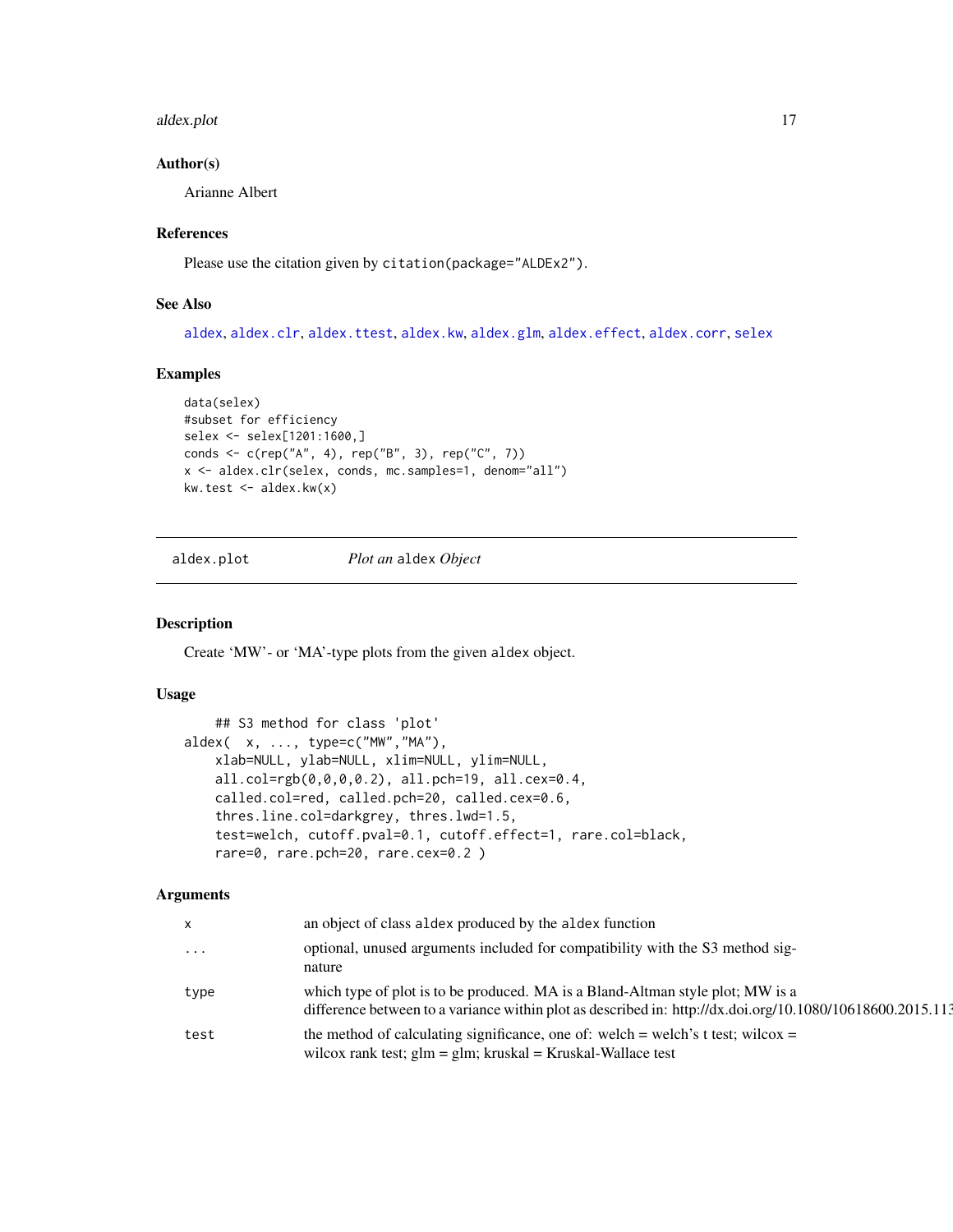<span id="page-17-0"></span>

| cutoff.pval   | the Benjamini-Hochberg fdr cutoff, default 0.1                                                              |
|---------------|-------------------------------------------------------------------------------------------------------------|
| cutoff.effect | the effect size cutoff for plotting, default 1                                                              |
| xlab          | the x-label for the plot, as per the parent plot function                                                   |
| ylab          | the y-label for the plot, as per the parent plot function                                                   |
| xlim          | the x-limits for the plot, as per the parent plot function                                                  |
| ylim          | the y-limits for the plot, as per the parent plot function                                                  |
| all.col       | the default colour of the plotted points                                                                    |
| all.pch       | the default plotting symbol                                                                                 |
| all.cex       | the default symbol size                                                                                     |
| called.col    | the colour of points with false discovery rate, $q \le 0.1$                                                 |
| called.pch    | the symbol of points with false discovery rate, $q \le 0.1$                                                 |
| called.cex    | the character expansion of points with false discovery rate, $q \le 0.1$                                    |
|               | thres. line. col the colour of the threshold line where within and between group variation is<br>equivalent |
| thres.lwd     | the width of the threshold line where within and between group variation is<br>equivalent                   |
| rare          | relative abundance cutoff for rare features, default 0 or the mean abundance                                |
| rare.col      | color for rare features, default black                                                                      |
| rare.pch      | the default symbol of rare features                                                                         |
| rare.cex      | the default symbol size of rare points                                                                      |

## Details

This particular specialization of the plot function is relatively simple and provided for convenience. For more advanced control of the plot is is best to use the values returned by summary(x).

## Value

None.

## References

Please use the citation given by citation(package="ALDEx").

## See Also

[aldex](#page-2-1), [aldex.effect](#page-10-1), [aldex.ttest](#page-20-1), [aldex.glm](#page-12-1)

## Examples

# See the examples for 'aldex'.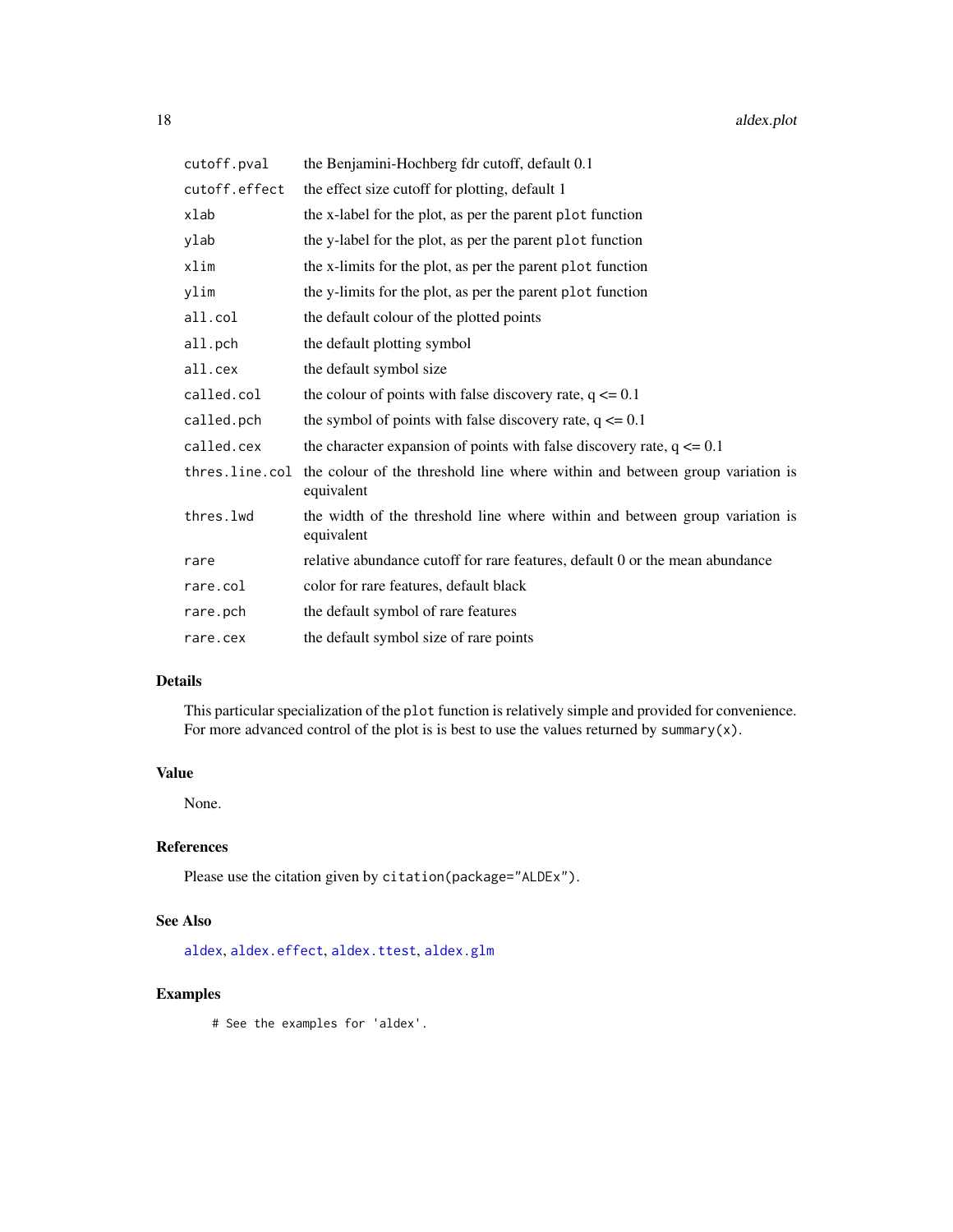<span id="page-18-0"></span>

#### Description

aldex.plotFeature generates density plots showing the dispersion of the expected values given in the output from aldex.effect. The expected values are shown in the plots. This is a diagnostic visualization to help determine if the expected values are trustworthy

## Usage

```
aldex.plotFeature(
  clrData,
  featureName,
  pooledOnly = FALSE,
  densityOnly = FALSE
)
```
#### Arguments

| clrData     | the output object from aldex.clr                                    |
|-------------|---------------------------------------------------------------------|
| featureName | the name of the feature from the input data                         |
| pooledOnly  | show only the pooled plots, default FALSE, shows all plots          |
| densityOnly | show only the density plots, default FALSE includes expected values |

## Author(s)

Brandon Lieng, Greg Gloor

## References

Please use the citation given by citation(package="ALDEx2").

## See Also

[aldex.clr](#page-4-1), [aldex.effect](#page-10-1), [selex](#page-34-1)

```
data(selex)
#subset for efficiency
selex <- selex[1201:1600,]
conds <- c(rep("NS", 7), rep("S", 7))
x <- aldex.clr(selex, conds, mc.samples=4, denom="all")
aldex.plotFeature(x, "S:D:A:D")
```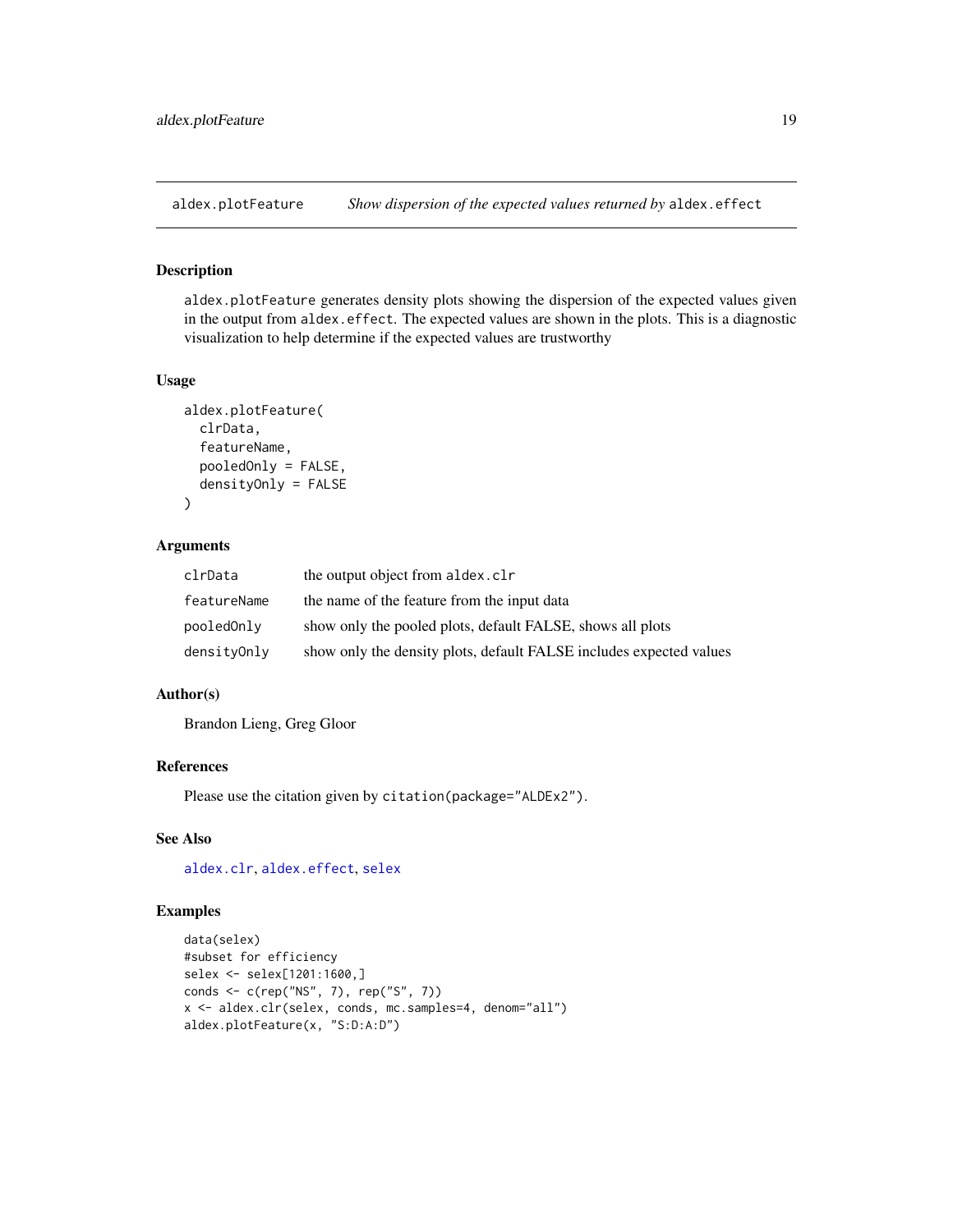<span id="page-19-0"></span>

## Description

calculate the features that are to be used as the denominator for the Geometric Mean calculation in clr\_function.R

#### Usage

aldex.set.mode(reads, conds, denom="all")

## Arguments

| reads | A data frame containing the samples and features per sample.                                                                                                                                                                                                                                                                                                                                                                                                                                                                                                                                                                                                      |
|-------|-------------------------------------------------------------------------------------------------------------------------------------------------------------------------------------------------------------------------------------------------------------------------------------------------------------------------------------------------------------------------------------------------------------------------------------------------------------------------------------------------------------------------------------------------------------------------------------------------------------------------------------------------------------------|
| conds | A vector describing which samples belong to what condition.                                                                                                                                                                                                                                                                                                                                                                                                                                                                                                                                                                                                       |
| denom | Character argument specifying which indicies to return. 'all' returns all features<br>in both conditions. 'zero' returns the nonzero count features per condition. 'iglr'<br>returns the features whose variance falls within the inter-quantile range of the<br>CLR-transformed data. In cases of malformed or null queries, input defaults to<br>'all'. Additionally, the input can be a numeric vector, which contains a set of<br>row indicies to center the data against. Only for advanced users who can pre-<br>determine the invariant set of features within their data. Check that the same<br>number of features are in the input and output datasets. |

#### Details

An explicit example for two conditions is shown in the 'Examples' below.

## Value

Outputs a vector containing indicies per condition, or a single vector in some cases.

## Author(s)

Jia Rong Wu

### References

Please use the citation given by citation(package="ALDEx").

## See Also

[aldex.clr](#page-4-1), [aldex.ttest](#page-20-1), [aldex.effect](#page-10-1), [selex](#page-34-1)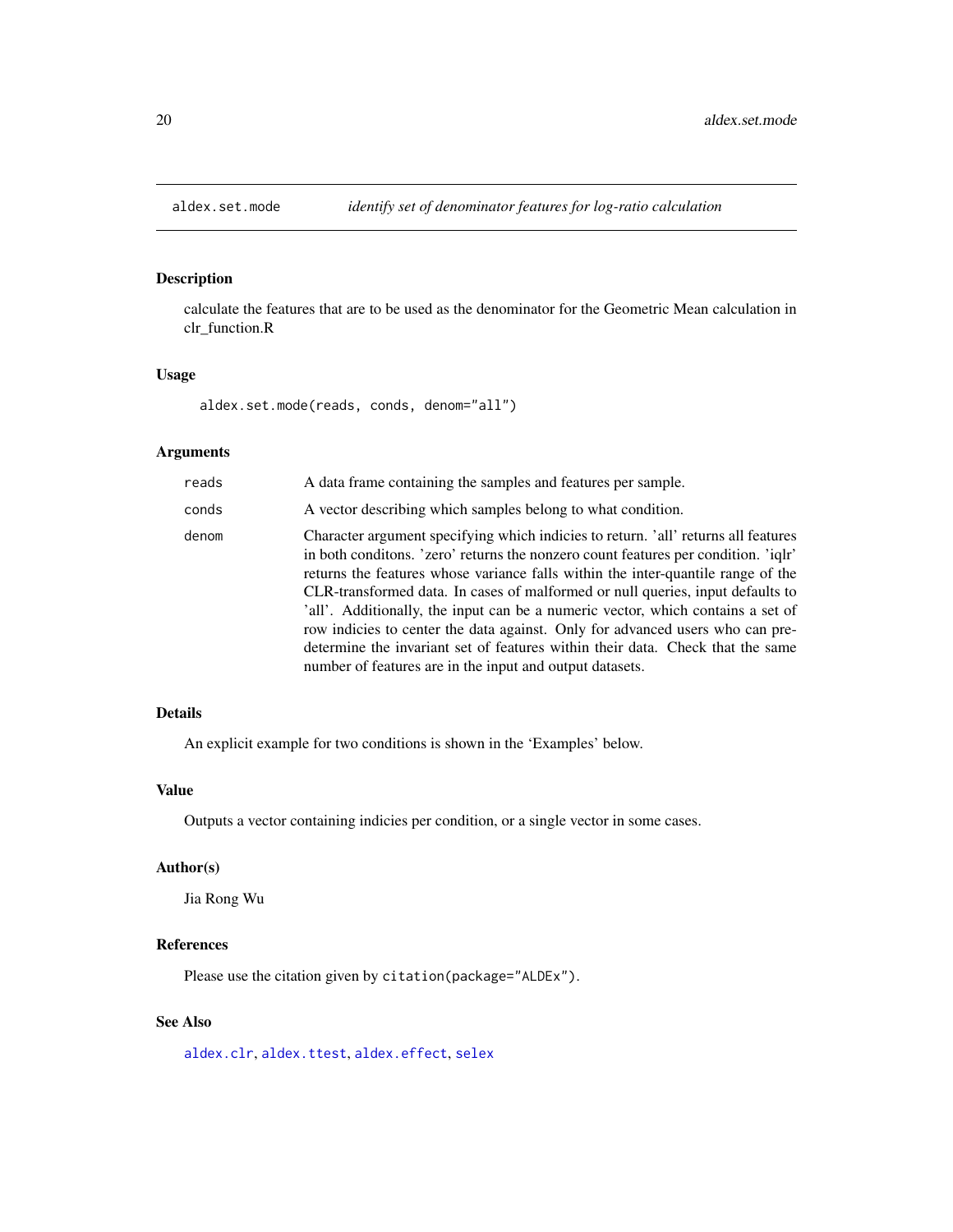#### <span id="page-20-0"></span>aldex.ttest 21

#### Examples

```
# x is the output of the \code{x <- clr(data, mc.samples)} function
# conditions is a description of the data
# for the selex dataset, conditions <- c(rep("N", 7), rep("S", 7))
# input can be "all", "iqlr", "zero" or numeric for advanced users
data(selex)
#subset for efficiency
selex <- selex[1201:1600,]
conds <- c(rep("NS", 7), rep("S", 7))
x <- aldex.clr(selex, conds, mc.samples=2, denom="all")
```
<span id="page-20-1"></span>aldex.ttest *Calculate Wilcoxon Rank Sum test and Welch's t-test statistics*

#### Description

aldex.ttest calculates the expected values of the Wilcoxon Rank Sum test and Welch's t-test on the data returned by aldex.clr.

## Usage

```
aldex.ttest(clr, paired.test = FALSE, hist.plot = FALSE, verbose = FALSE)
```
## Arguments

| clr         | An ALDEx2 object. The output of aldex.clr.                                                                                                              |
|-------------|---------------------------------------------------------------------------------------------------------------------------------------------------------|
| paired.test | Toggles whether to calculate paired tests.                                                                                                              |
| hist.plot   | Toggles whether to plot a histogram of p-values for the first Dirichlet Monte<br>Carlo instance.                                                        |
| verbose     | A boolean. Toggles whether to print diagnostic information while running. Use-<br>ful for debugging errors on large datasets. Applies to effect = TRUE. |

## Value

Returns a data. frame with the following information:

| we.ep  | a vector containing the expected p-value of Welch's t-test for each feature                                          |
|--------|----------------------------------------------------------------------------------------------------------------------|
| we.eBH | a vector containing the corresponding expected value of the Benjamini-Hochberg<br>corrected p-value for each feature |
| wi.ep  | a vector containing the expected p-value of the Wilcoxon Rank Sum test for<br>each feature                           |
| wi.eBH | a vector containing the corresponding expected value of the Benjamini-Hochberg<br>corrected p-value for each feature |

#### Author(s)

Greg Gloor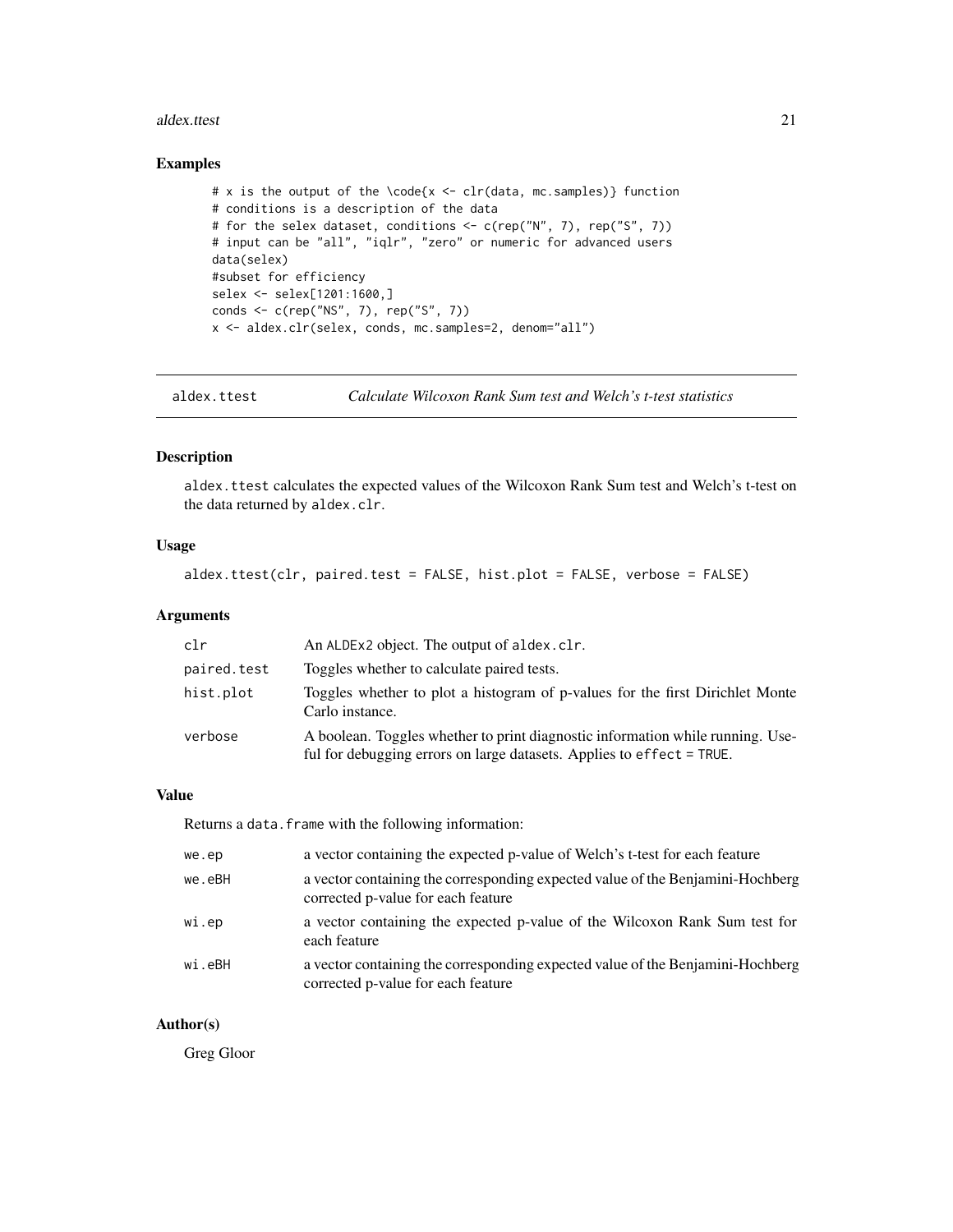## <span id="page-21-0"></span>References

Please use the citation given by citation(package="ALDEx2").

## See Also

[aldex](#page-2-1), [aldex.clr](#page-4-1), [aldex.ttest](#page-20-1), [aldex.kw](#page-15-1), [aldex.glm](#page-12-1), [aldex.effect](#page-10-1), [aldex.corr](#page-9-1), [selex](#page-34-1)

#### Examples

```
data(selex)
#subset for efficiency
selex <- selex[1201:1600,]
conds <- c(rep("NS", 7), rep("S", 7))
x <- aldex.clr(selex, conds, mc.samples=2, denom="all")
ttest.test <- aldex.ttest(x)
```
getDenom *getDenom*

## Description

Returns the offset of the features used as the denominator as the basis for the log-ratio, for an aldex.clr object.

## Usage

getDenom(.object)

#### Arguments

.object A aldex.clr object.

## Details

Returns the offset of the features used as the denominator as the basis for the log-ratio. A vector of numbers is the offset of the non-0 features used in the denominator.

#### Value

A vector of integer row offsets.

## See Also

aldex.clr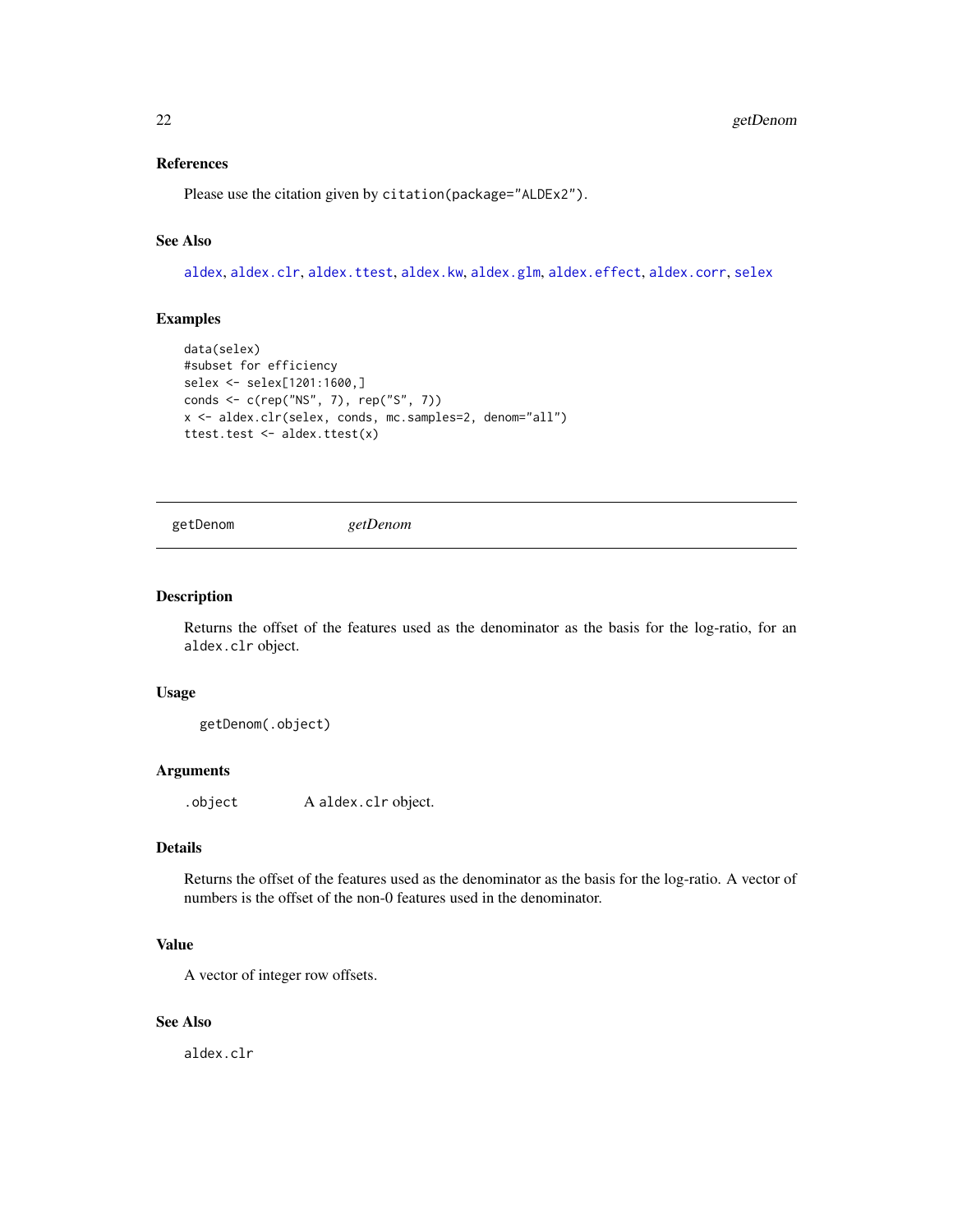## <span id="page-22-0"></span>getDirichletInstances 23

#### Examples

```
data(selex)
   #subset for efficiency
    selex <- selex[1201:1600,]
conds <- c(rep("NS", 7), rep("S", 7))
x <- aldex.clr(selex, conds, mc.samples = 2, denom = "iqlr", verbose = FALSE)
Denom <- getDenom(x)
# to find the names of housekeeping genes used
getFeatureNames(x)[getDenom(x)]
```
getDirichletInstances *getDirichletInstances*

#### Description

Returns a list of the Monte Carlo Dirichlet instances created by the aldex.clr function.

#### Usage

```
getDirichletInstances(.object)
```
#### Arguments

.object A aldex.clr object containing the Monte Carlo Dirichlet instances derived from estimating.

## Details

Returns a list of the raw Monte Carlo Dirichlet instances created by the aldex.clr function. These are probability estimates.

## Value

A list of data frames.

## See Also

aldex.clr

```
data(selex)
   #subset for efficiency
   selex <- selex[1201:1600,]
conds <- c(rep("NS", 7), rep("S", 7))
x <- aldex.clr(selex, conds, mc.samples = 2, denom = "all", verbose = FALSE)
monteCarloDirInstances <- getDirichletInstances(x)
```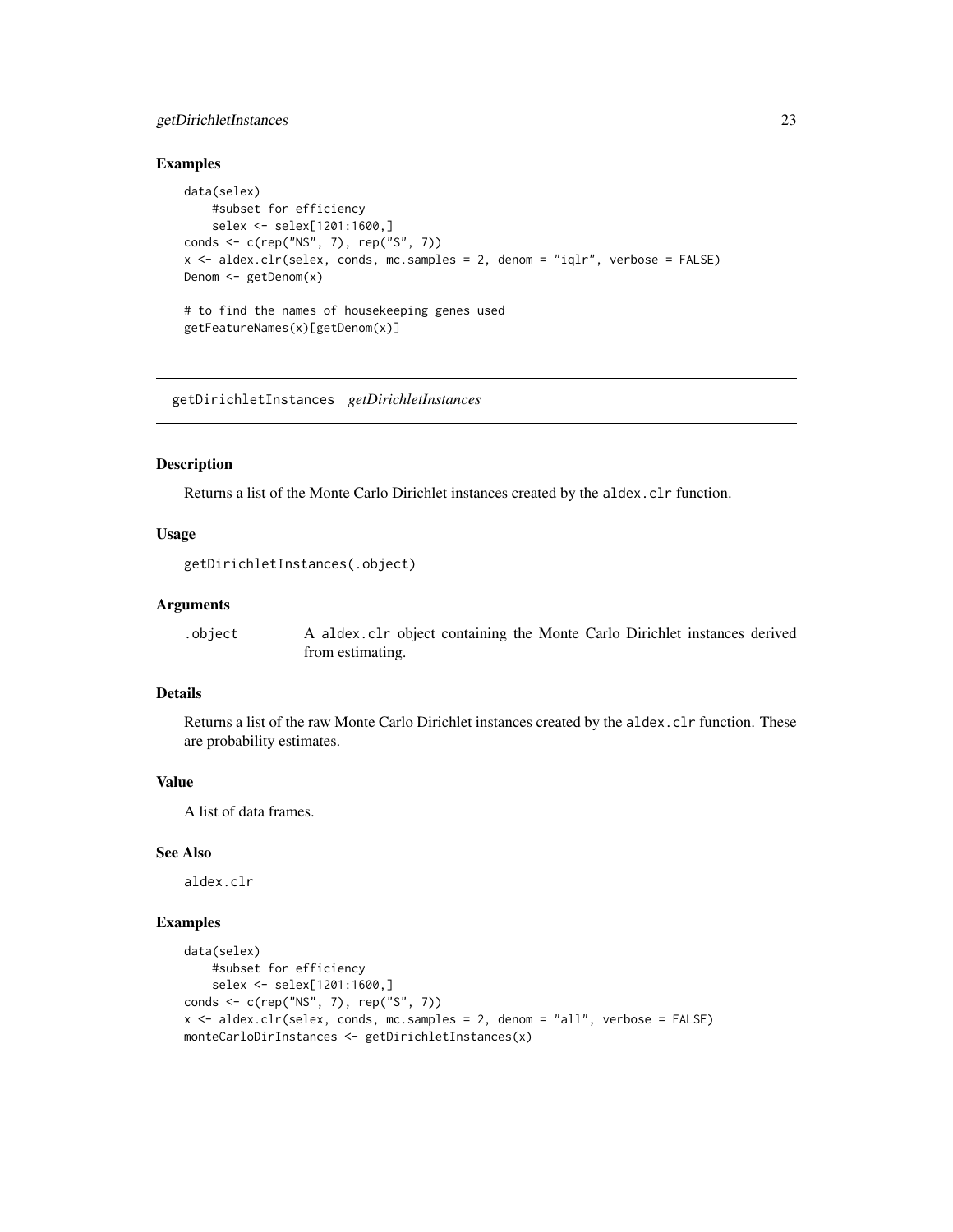## <span id="page-23-0"></span>Description

Returns the raw per-sample Monte Carlo Dirichlet replicates generated from analysis, for an aldex.clr object.

#### Usage

```
getDirichletReplicate(.object,i)
```
## Arguments

| .object | A aldex clr object containing the Monte Carlo Dirichlet replicates derived<br>from estimating the technical variance of the raw read count data, along with<br>sample and feature information. |
|---------|------------------------------------------------------------------------------------------------------------------------------------------------------------------------------------------------|
|         | The numeric index of the desired sample replicate.                                                                                                                                             |

## Details

Returns the raw per-sample Monte Carlo Dirichlet replicates. These are estimated probabilities.

## Value

A numeric matrix.

## See Also

aldex.clr

```
data(selex)
   #subset for efficiency
   selex <- selex[1201:1600,]
conds <- c(rep("NS", 7), rep("S", 7))
x <- aldex.clr(selex, conds, mc.samples = 2, denom = "all", verbose = FALSE)
DirichletReplicate <- getDirichletReplicate(x,1)
```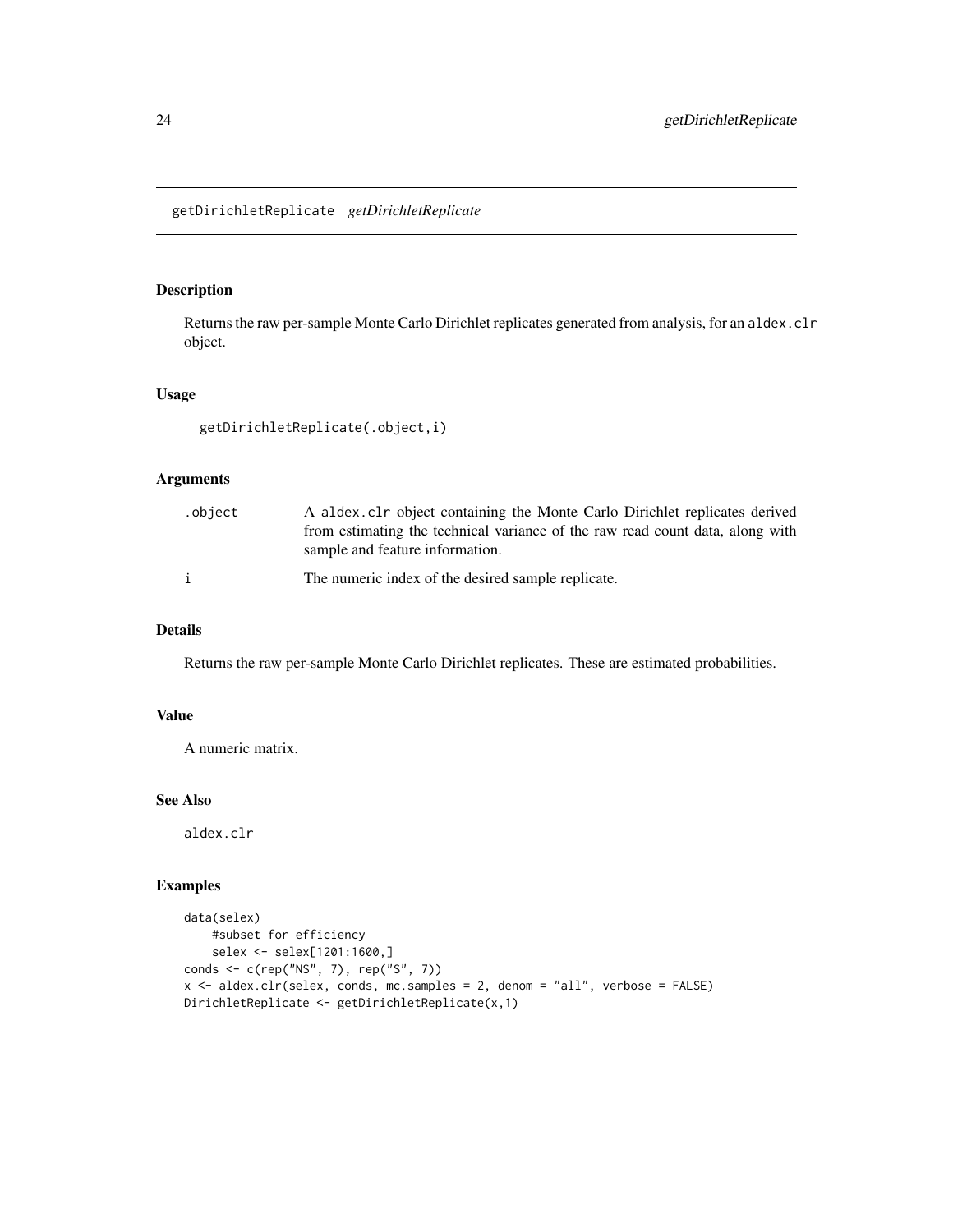#### <span id="page-24-0"></span>getDirichletSample *getDirichletSample*

## Description

Returns a single Monte Carlo Dirichlet instance for all samples for an aldex.clr object.

## Usage

```
getDirichletSample(.object,i)
```
## Arguments

| .object | A aldex. cl r object containing the raw Monte Carlo Dirichlet instances derived |
|---------|---------------------------------------------------------------------------------|
|         | from estimating the technical variance of the raw read count data, along with   |
|         | sample and feature information.                                                 |
|         | The numeric index of the desired Monte-Carlo instance.                          |

## Details

Returns the designated Monte Carlo Dirichlet instance for all samples generated from analysis.

#### Value

A matrix representing the designated Monte Carlo Dirichlet instance for all samples.

## See Also

aldex.clr

```
data(selex)
   #subset for efficiency
   selex <- selex[1201:1600,]
conds <- c(rep("NS", 7), rep("S", 7))
x <- aldex.clr(selex, conds, mc.samples = 2, denom = "all", verbose = FALSE)
DirichletSample <- getDirichletSample(x,1)
```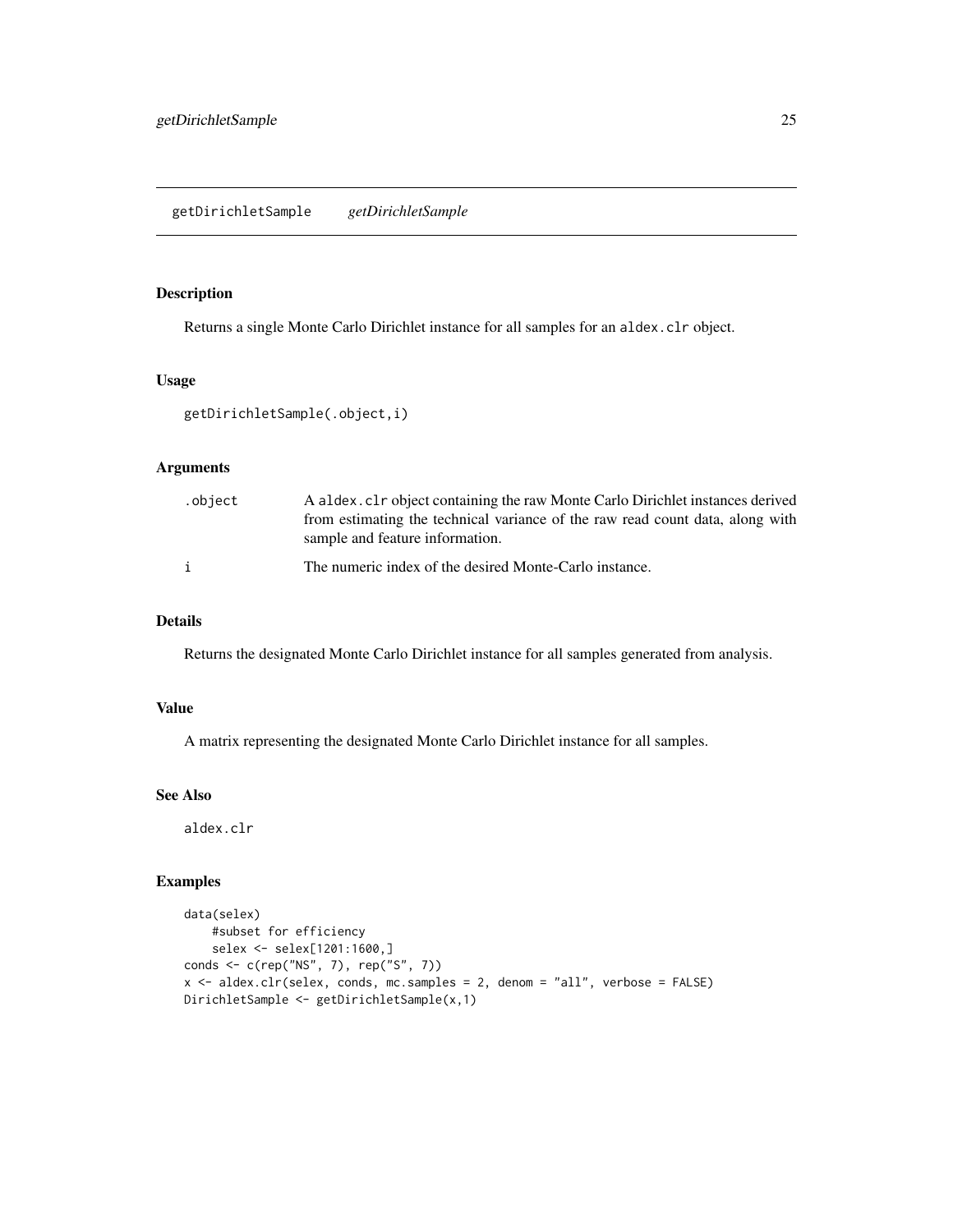<span id="page-25-0"></span>getFeatureNames *getFeatureNames*

## Description

Returns the names of the features as a vector, for an aldex.clr object.

## Usage

```
getFeatureNames(.object)
```
#### Arguments

.object A aldex.clr object.

## Details

Returns the names of the keys that can be used to subset the data rows. The keys values are the rsid's.

## Value

A vector of feature names.

## See Also

aldex.clr

```
data(selex)
   #subset for efficiency
   selex <- selex[1201:1600,]
conds <- c(rep("NS", 7), rep("S", 7))
x <- aldex.clr(selex, conds, mc.samples = 2, denom="all", verbose = FALSE)
featureNames <- getFeatureNames(x)
```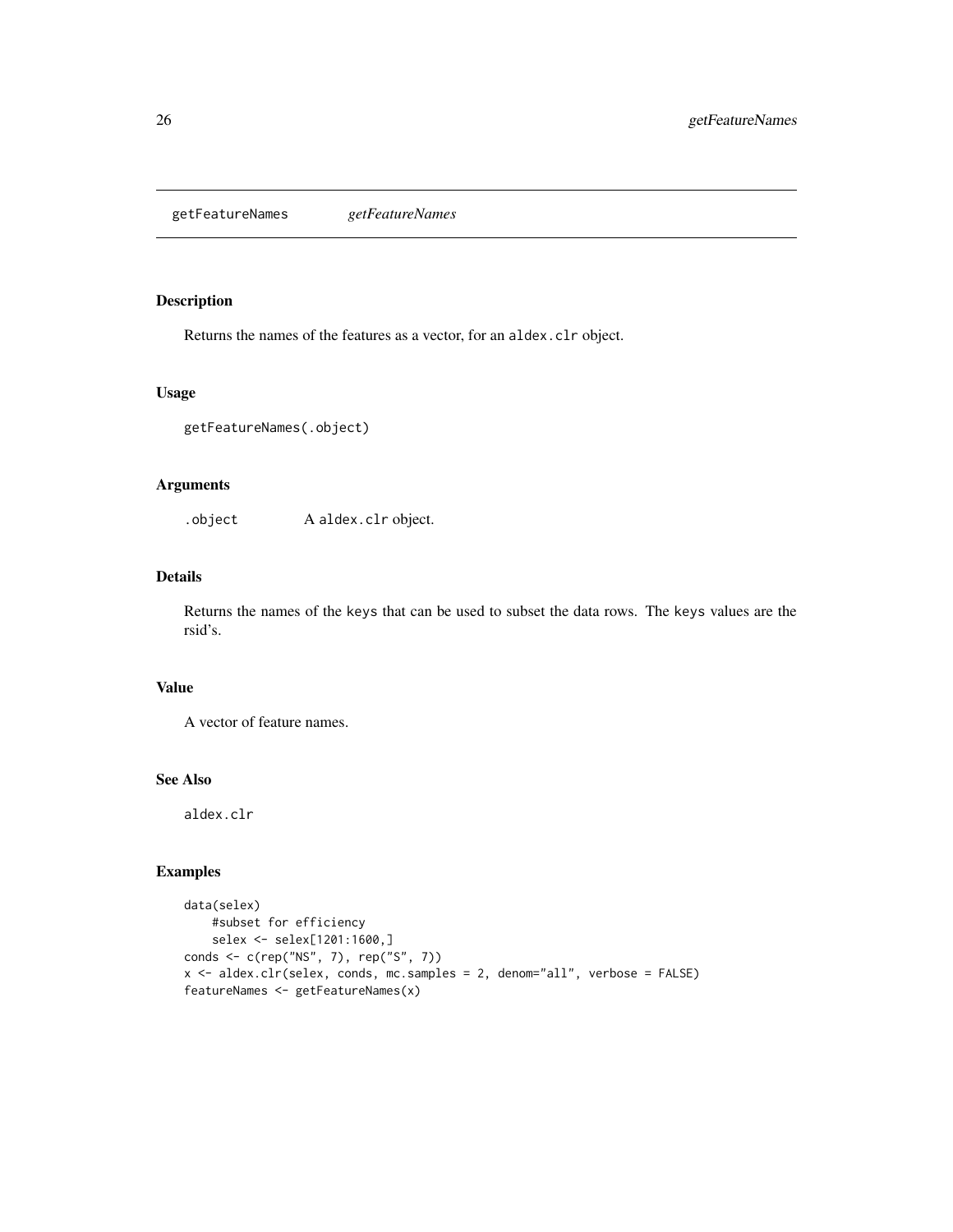<span id="page-26-0"></span>getFeatures *getFeatures*

## Description

Returns the features as a vector, for an aldex.clr object.

#### Usage

```
getFeatures(.object)
```
## Arguments

.object A aldex.clr object.

## Details

Returns the features from the first sample and first Monte-Carlo replicate as a vector, for an aldex.clr object. Used only for troubleshooting purposes.

## Value

A vector of features.

## See Also

aldex.clr

```
data(selex)
   #subset for efficiency
   selex <- selex[1201:1600,]
conds <- c(rep("NS", 7), rep("S", 7))
x <- aldex.clr(selex, conds, mc.samples = 2, denom="all", verbose = FALSE)
features <- getFeatures(x)
```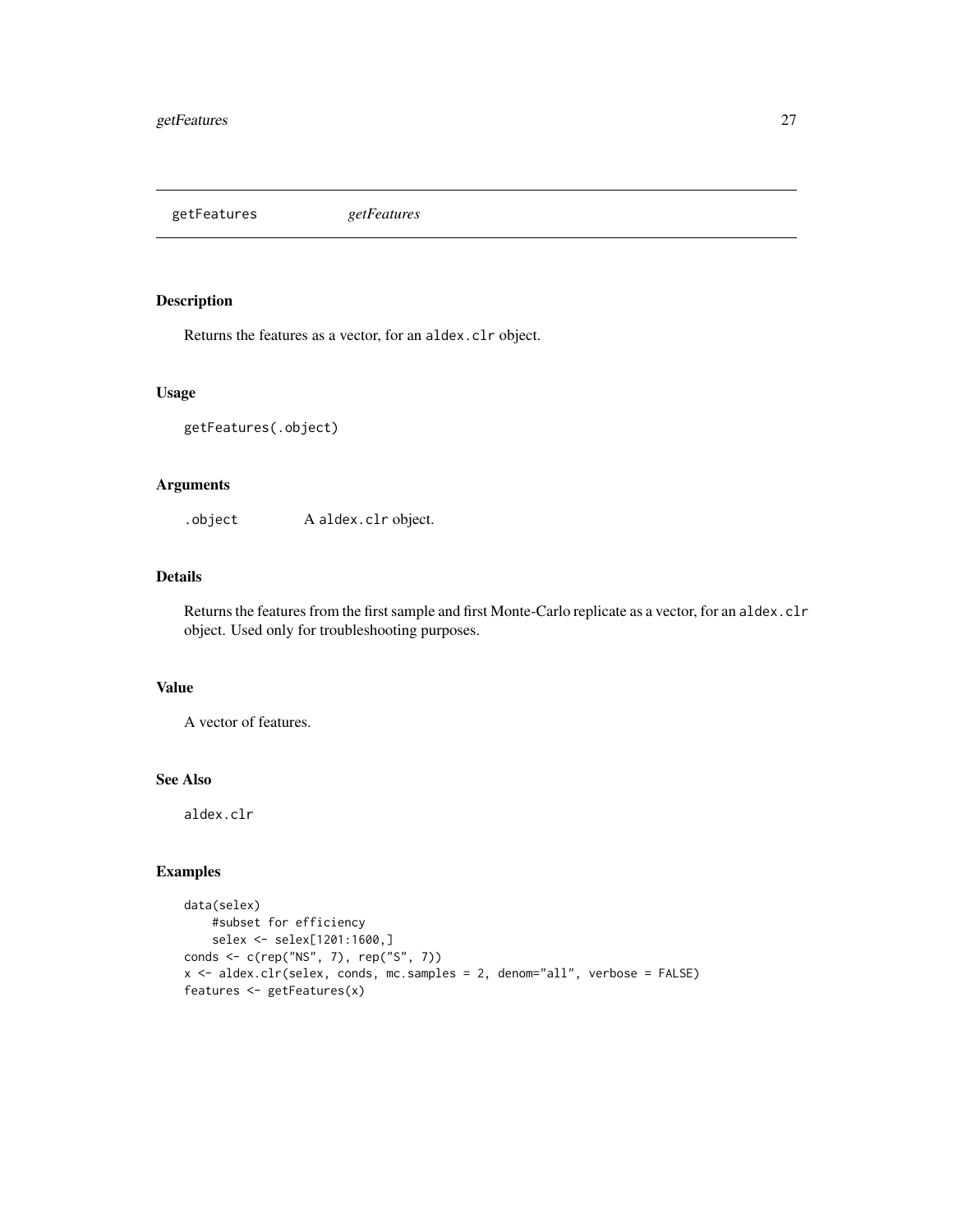#### <span id="page-27-0"></span>getMonteCarloInstances

*getMonteCarloInstances*

## Description

Returns a list of the log-ratio transformed Monte Carlo Dirichlet instances created by the aldex.clr function.

## Usage

```
getMonteCarloInstances(.object)
```
## Arguments

| .object | A aldex.clr object containing the clr-transformed Monte Carlo Dirichlet in-  |
|---------|------------------------------------------------------------------------------|
|         | stances derived from estimating the technical variance of the raw read count |
|         | data, along with sample and feature information.                             |

#### Details

Returns a list of the log-ratio transformed Monte Carlo Dirichlet instances created by the aldex.clr function.

## Value

A list of data frames.

#### See Also

aldex.clr

```
data(selex)
   #subset for efficiency
   selex <- selex[1201:1600,]
conds <- c(rep("NS", 7), rep("S", 7))
x <- aldex.clr(selex, conds, mc.samples = 2, denom = "all", verbose = FALSE)
monteCarloInstances <- getMonteCarloInstances(x)
```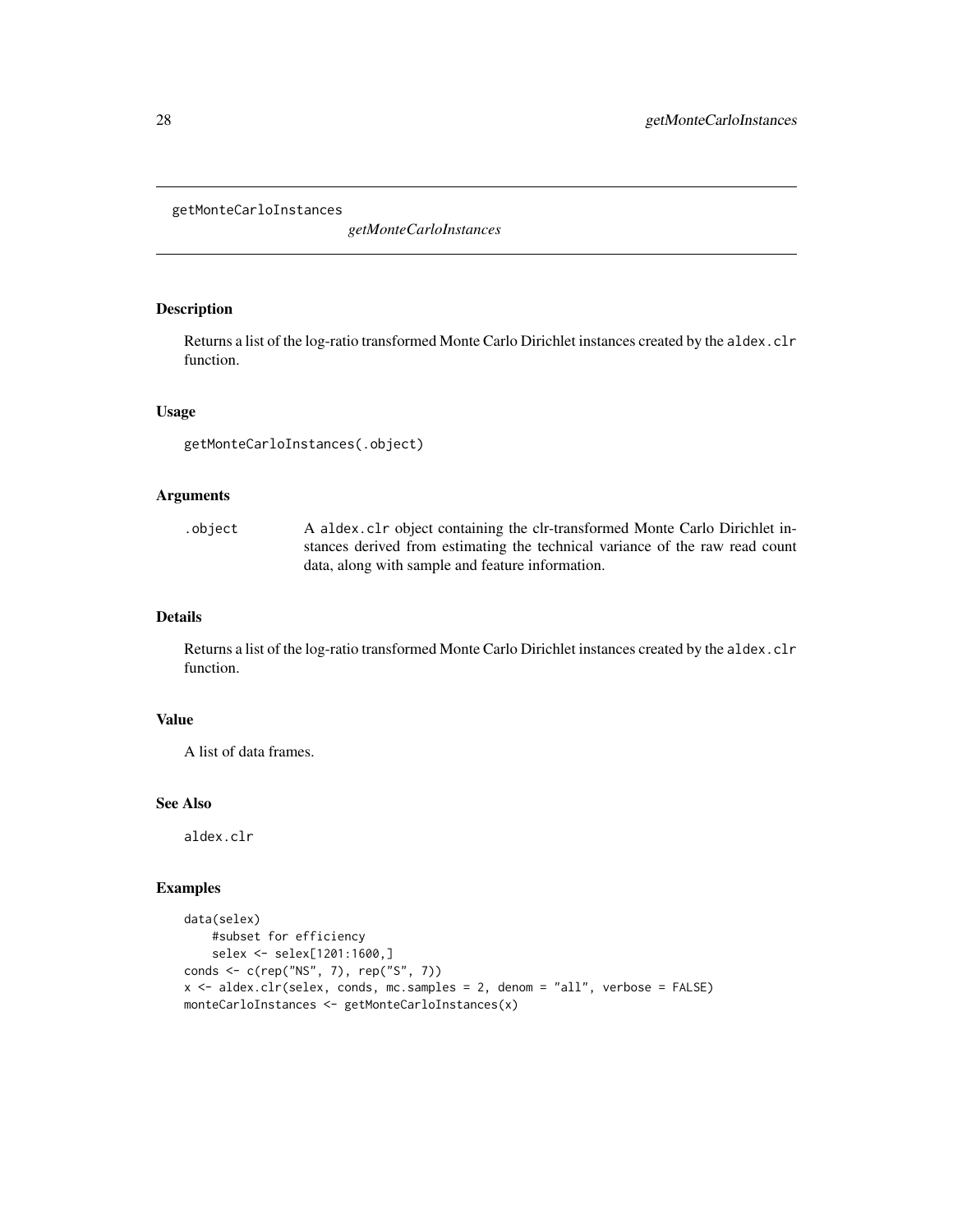<span id="page-28-0"></span>getMonteCarloReplicate

*getMonteCarloReplicate*

## Description

Returns the log-ratio transformed per-sample Monte Carlo Dirichlet replicates generated from analysis, for an aldex.clr object.

## Usage

getMonteCarloReplicate(.object,i)

#### Arguments

| .object | A aldex.clr object containing the Monte Carlo Dirichlet replicates derived<br>from estimating the technical variance of the raw read count data, along with<br>sample and feature information. |
|---------|------------------------------------------------------------------------------------------------------------------------------------------------------------------------------------------------|
|         | The numeric index of the desired sample replicate.                                                                                                                                             |

## Details

Returns the log-ratio transformed per-sample Monte Carlo Dirichlet replicates.

## Value

A numeric matrix.

## See Also

aldex.clr

```
data(selex)
   #subset for efficiency
   selex <- selex[1201:1600,]
conds <- c(rep("NS", 7), rep("S", 7))
x <- aldex.clr(selex, conds, mc.samples = 2, denom = "all", verbose = FALSE)
monteCarloReplicate <- getMonteCarloReplicate(x,1)
```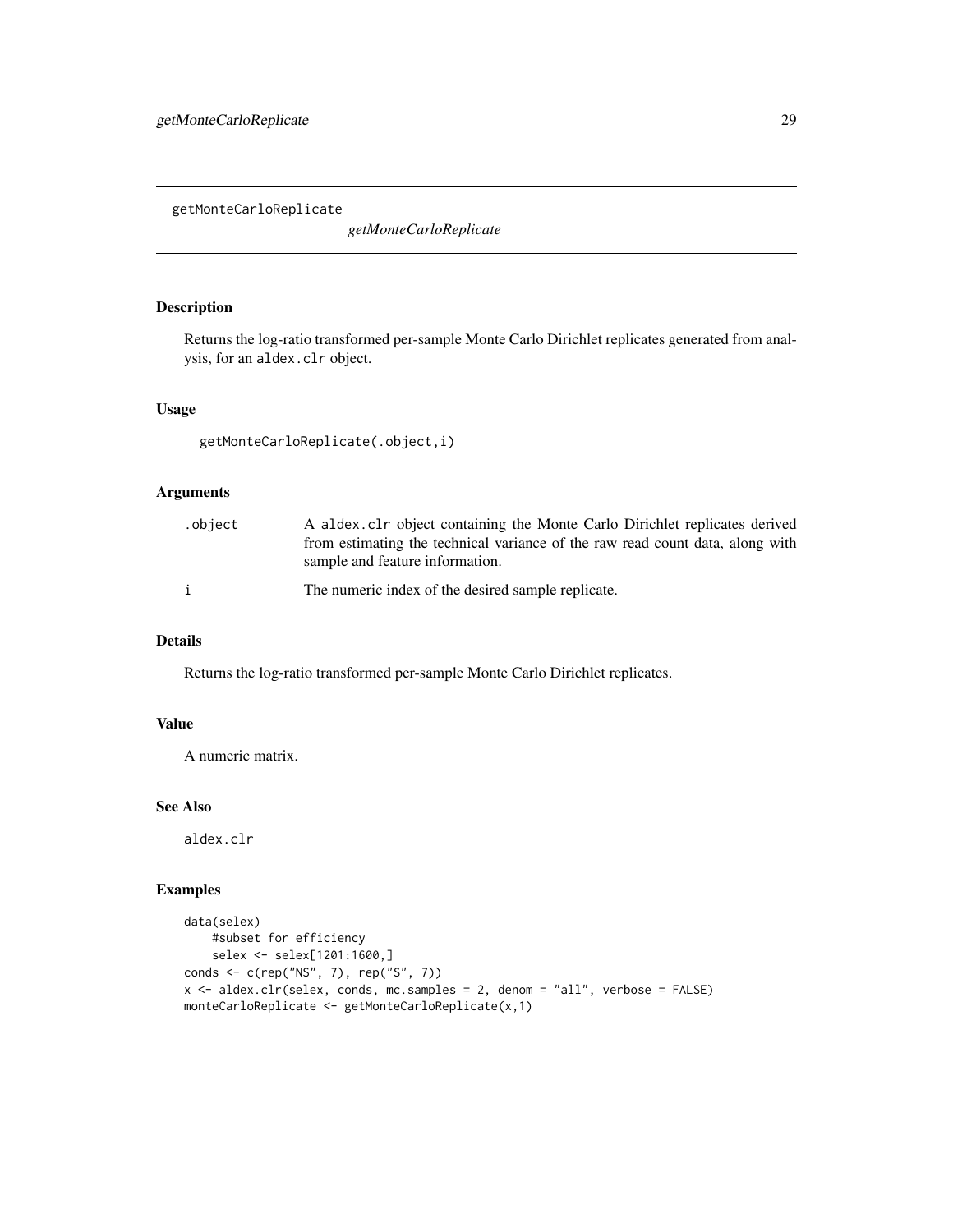## <span id="page-29-0"></span>Description

Returns a single Monte Carlo Dirichlet instance for all samples for an aldex.clr object.

## Usage

```
getMonteCarloSample(.object,i)
```
## Arguments

| .object | A aldex. cl r object containing the log-ratio transformed Monte Carlo Dirichlet |
|---------|---------------------------------------------------------------------------------|
|         | instances derived from estimating the technical variance of the raw read count  |
|         | data, along with sample and feature information.                                |
|         | The numeric index of the desired Monte-Carlo instance.                          |

#### Details

Returns the designated Monte Carlo Dirichlet instance for all samples generated from analysis.

## Value

A matrix representing the designated log-ratio transformed Monte Carlo Dirichlet instance for all samples.

#### See Also

aldex.clr

```
data(selex)
   #subset for efficiency
   selex <- selex[1201:1600,]
conds <- c(rep("NS", 7), rep("S", 7))
x <- aldex.clr(selex, conds, mc.samples = 2, denom = "all", verbose = FALSE)
monteCarloSample <- getMonteCarloSample(x,1)
```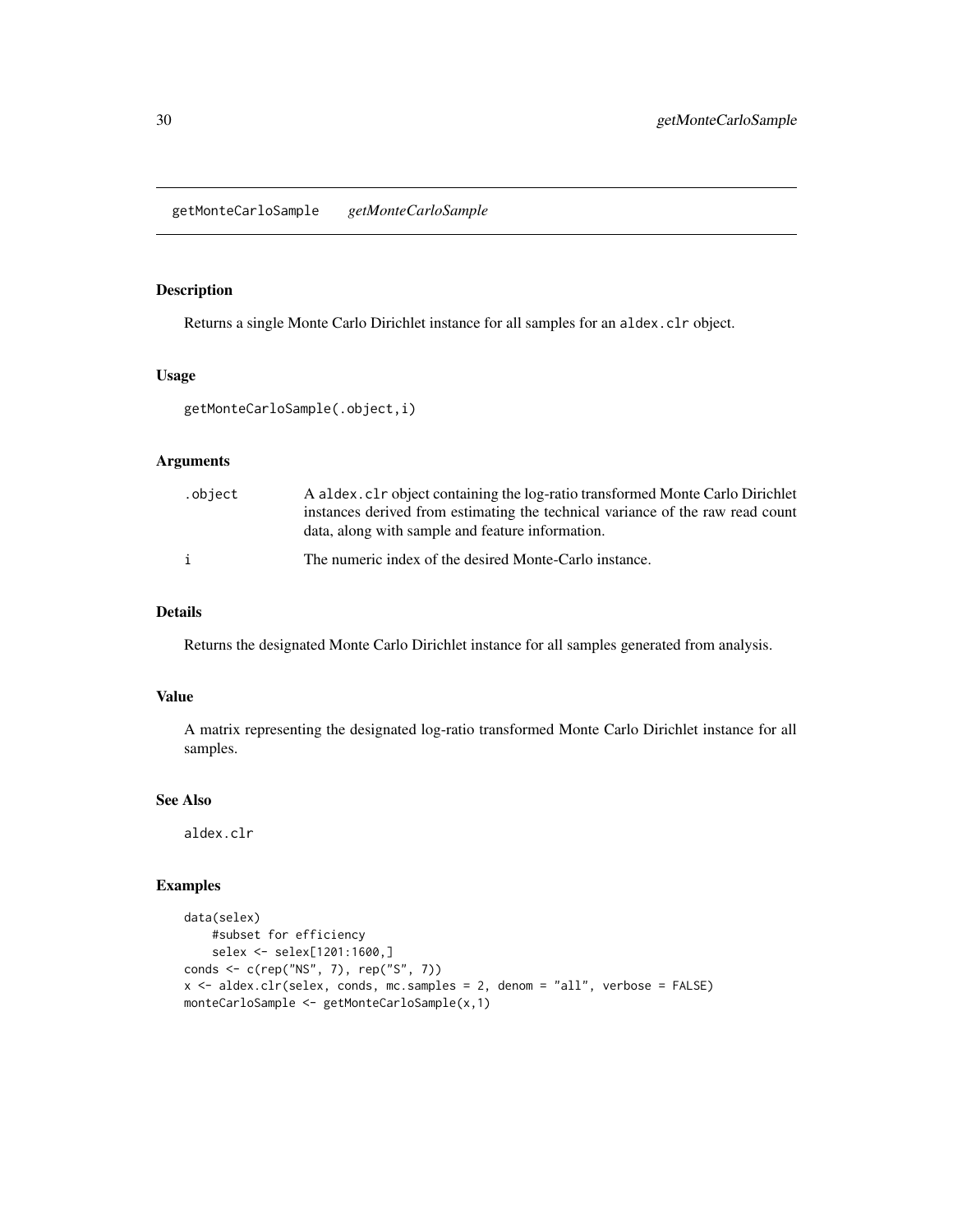<span id="page-30-0"></span>getReads *getReads*

## Description

Returns the count table used as input for analysis, for aldex.clr object. Note this count table has features that are 0 in all samples removed, and a uniform prior of 0.5 is applied.

#### Usage

```
getReads(.object)
```
#### Arguments

.object A aldex.clr object containing the Monte Carlo Dirichlet instances derived from estimating the technical variance of the raw read count data, along with sample and feature information.

## Details

Returns the count table.Note this count table has features that are 0 in all samples removed, and a uniform prior of 0.5 is applied.

## Value

A data frame representing the count table used as input for analysis.

#### See Also

aldex.clr

```
data(selex)
   #subset for efficiency
    selex <- selex[1201:1600,]
conds <- c(rep("NS", 7), rep("S", 7))
x <- aldex.clr(selex, conds, mc.samples = 2, denom = "all", verbose = FALSE)
reads <- getReads(x)
```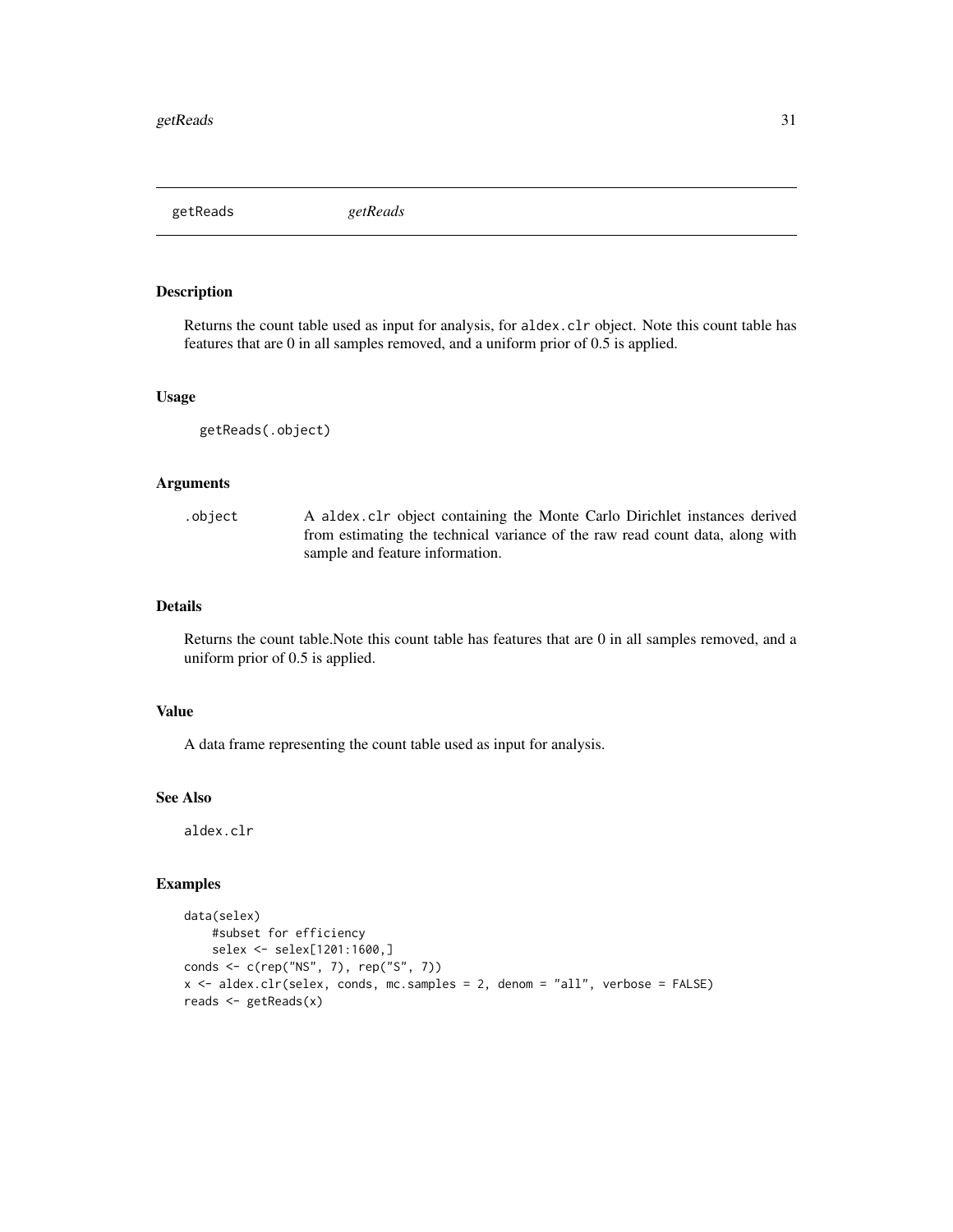<span id="page-31-0"></span>getSampleIDs *getSampleIDs*

## Description

Returns the names of the samples for an aldex.clr object. These can be used to access the original reads, as in reads\\$sampleID (if the reads are a data frame).

#### Usage

```
getSampleIDs(.object)
```
## Arguments

.object A aldex.clr object.

## Details

Returns the names of the samples. These can be used to access the original reads, as in reads\\$sampleID (if the reads are a data frame).

## Value

A vector of sample names.

## See Also

aldex.clr

```
data(selex)
   #subset for efficiency
    selex <- selex[1201:1600,]
conds <- c(rep("NS", 7), rep("S", 7))
x <- aldex.clr(selex, conds, mc.samples = 2, denom = "all", verbose = FALSE)
sampleIDs <- getSampleIDs(x)
```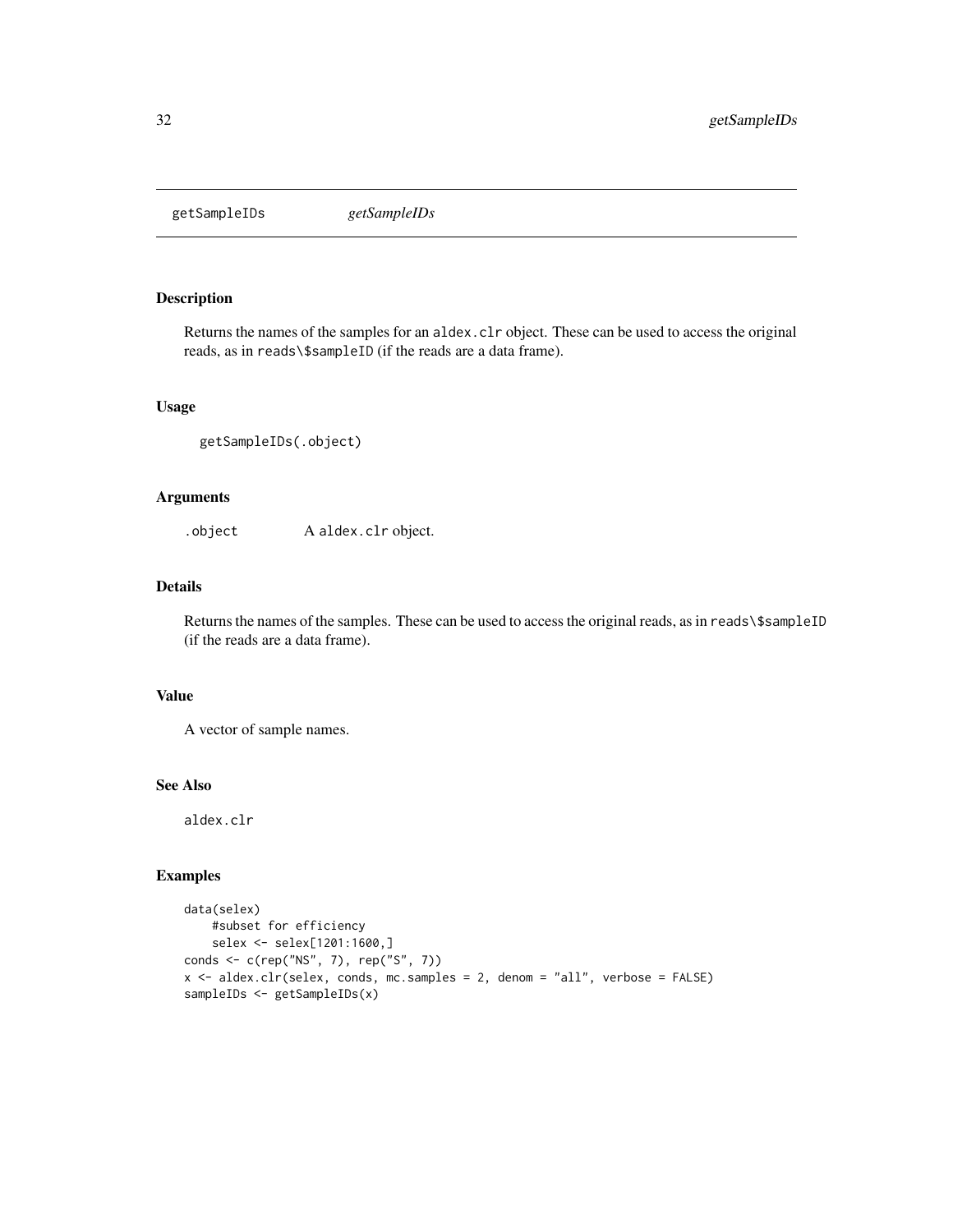<span id="page-32-0"></span>numConditions *numConditions*

## Description

Returns the number of conditions compared for analysis, for an aldex.clr object.

#### Usage

```
numConditions(.object)
```
## Arguments

.object A aldex.clr object.

## Details

Returns the number of samples compared.

## Value

A numeric representing the number of samples compared.

## See Also

aldex.clr

## Examples

```
data(selex)
   #subset for efficiency
   selex <- selex[1201:1600,]
conds <- c(rep("NS", 7), rep("S", 7))
x <- aldex.clr(selex, conds, mc.samples = 2, denom = "all", verbose = FALSE)
conditions <- numConditions(x)
```
numFeatures *numFeatures*

## Description

Returns the number of non-0 features associated with the data, for an aldex.clr object.

## Usage

numFeatures(.object)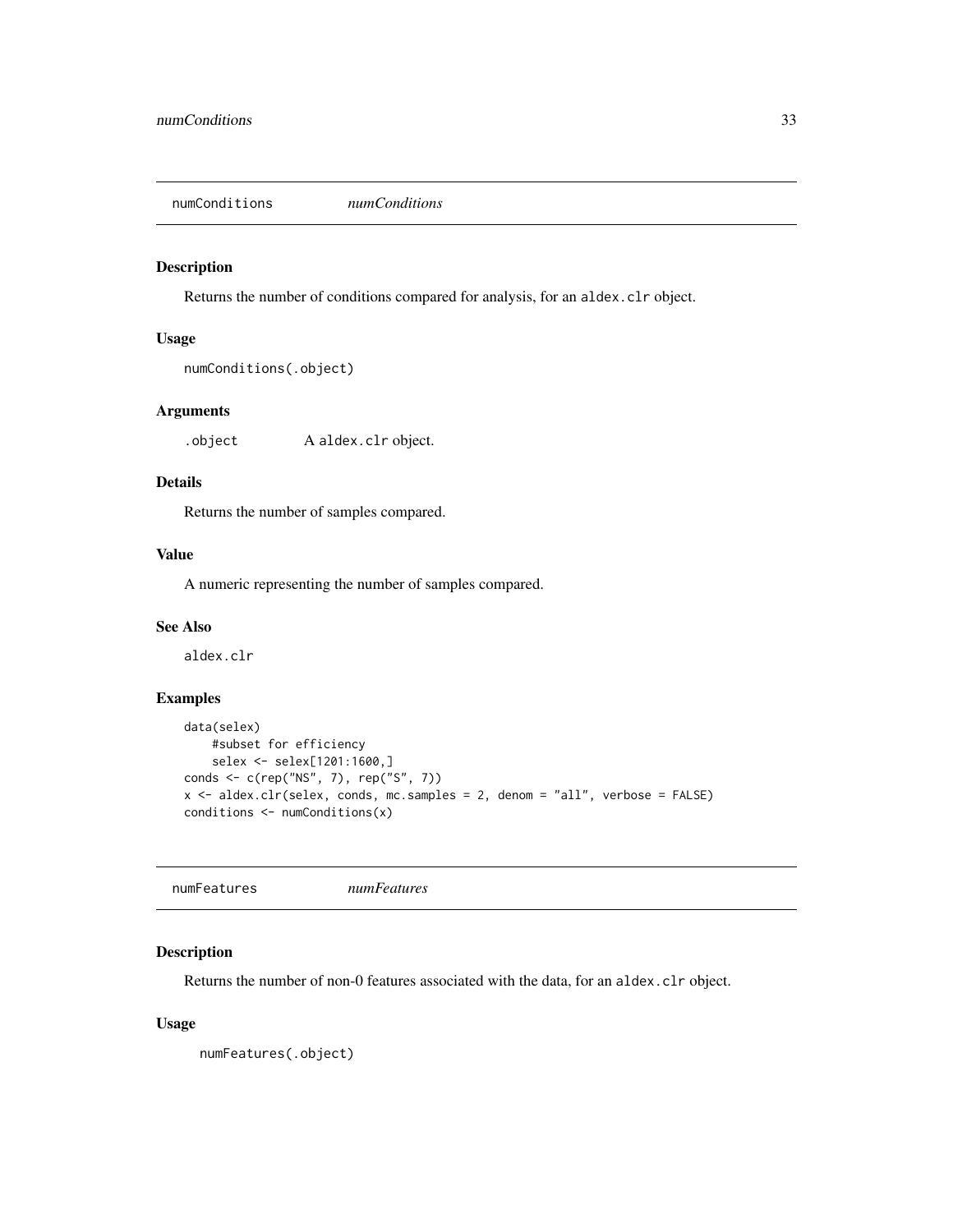#### <span id="page-33-0"></span>**Arguments**

.object A aldex.clr object.

## Details

Returns the number of features associated with the data that are not 0 in all samples.

## Value

A numeric representing the number of non-0 features associated with the data.

#### See Also

aldex.clr

## Examples

```
data(selex)
    #subset for efficiency
    selex <- selex[1201:1600,]
conds <- c(rep("NS", 7), rep("S", 7))
x <- aldex.clr(selex, conds, mc.samples = 2, denom = "all", verbose = FALSE)
numFeatures <- numFeatures(x)
```
numMCInstances *numMCInstances*

## Description

Returns the number of Monte Carle Dirichlet instances generated for analysis, for an aldex.clr object.

#### Usage

```
numMCInstances(.object)
```
#### Arguments

.object A aldex.clr object.

## Details

Returns the number of Monte Carle Dirichlet instances generated for analysis.

## Value

A numeric representing the number of Monte Carle Dirichlet instances generated for analysis.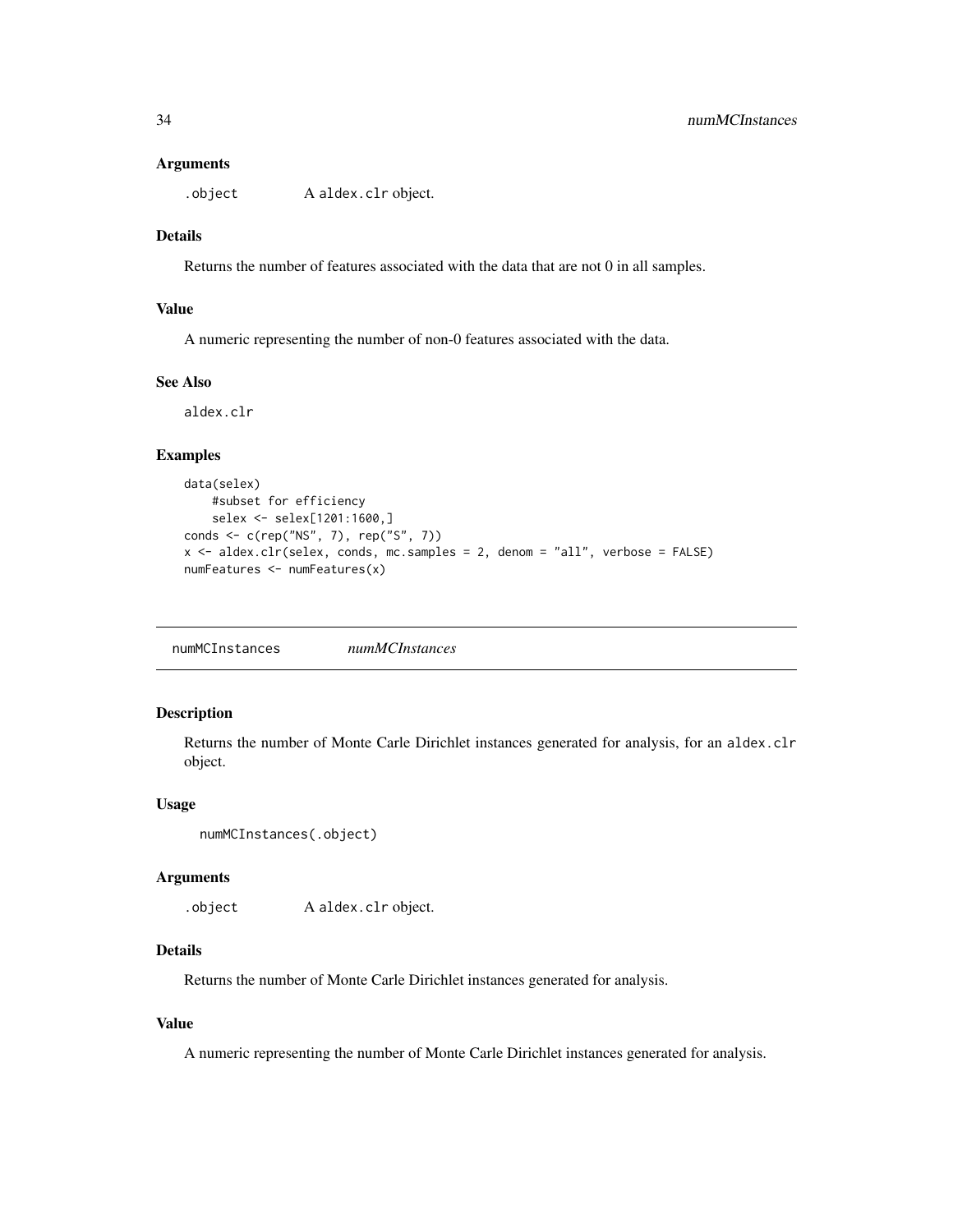<span id="page-34-0"></span>selex 35

## See Also

aldex.clr

## Examples

```
data(selex)
    #subset for efficiency
    selex <- selex[1201:1600,]
conds <- c(rep("NS", 7), rep("S", 7))
x <- aldex.clr(selex, conds, mc.samples = 2, denom = "all", verbose = FALSE)
numInstances <- numMCInstances(x)
```
<span id="page-34-1"></span>selex *Selection-based differential sequence variant abundance dataset*

## Description

This data set gives the differential abundance of 1600 enzyme variants grown under selective (NS) and selective (S) conditions

#### Usage

selex

## Format

A dataframe of 1600 features and 14 samples. The first 7 samples are non-selected, the last 7 are selected.

#### Source

McMurrough et al (2014) PNAS doi:10.1073/pnas.1322352111

## References

McMurrough et al (2014) PNAS doi:10.1073/pnas.1322352111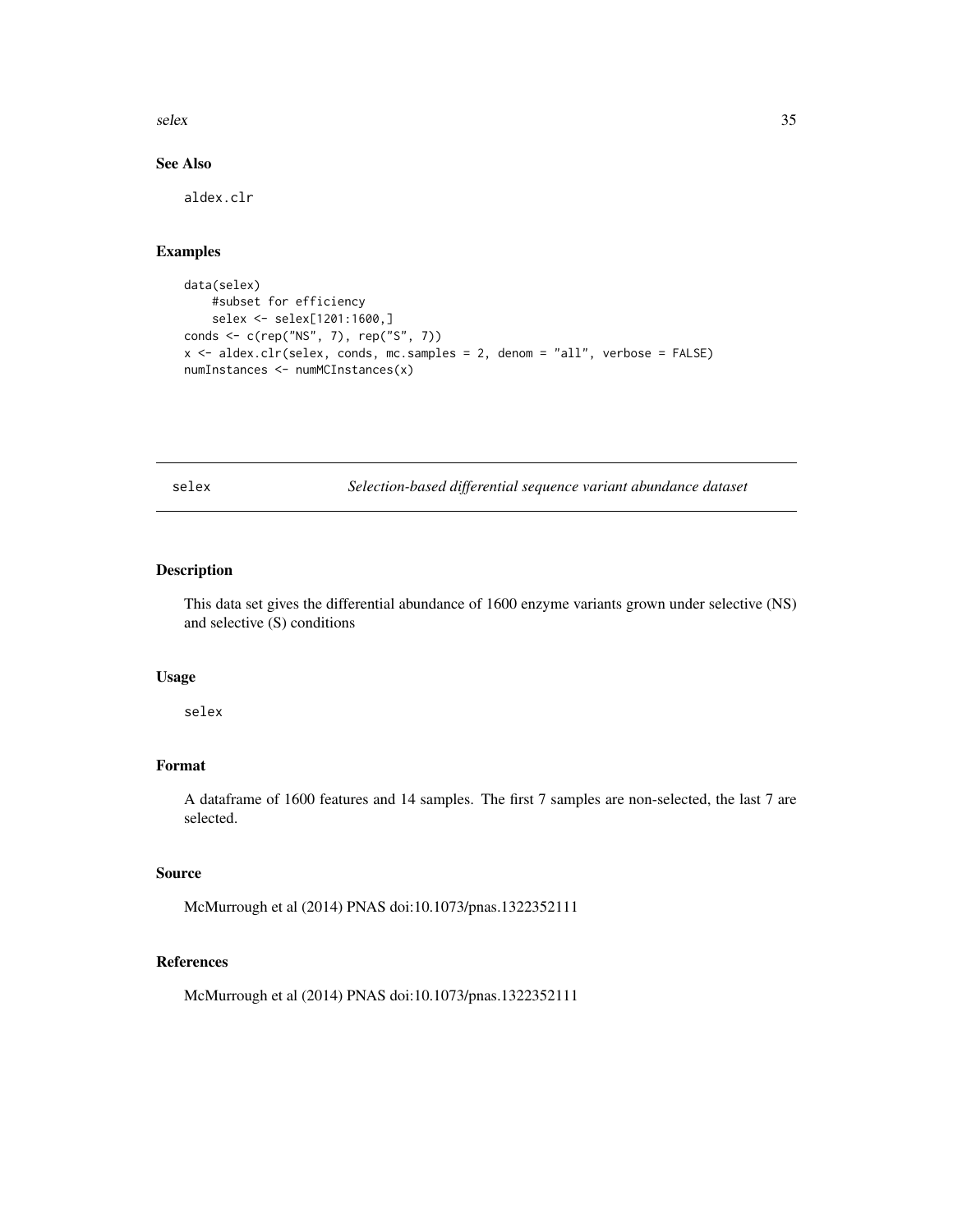<span id="page-35-0"></span>

## Description

This synthetic dataset contains 2 percent sparsity as 0 values asymmetrically distributed. It is used as a test dataset.

#### Usage

selex

## Format

A dataframe of 1000 features and 16 samples. The first 8 samples contain 20 features set to 0, the last 8 samples contain counts.

## Source

Gloor et al (2017) notes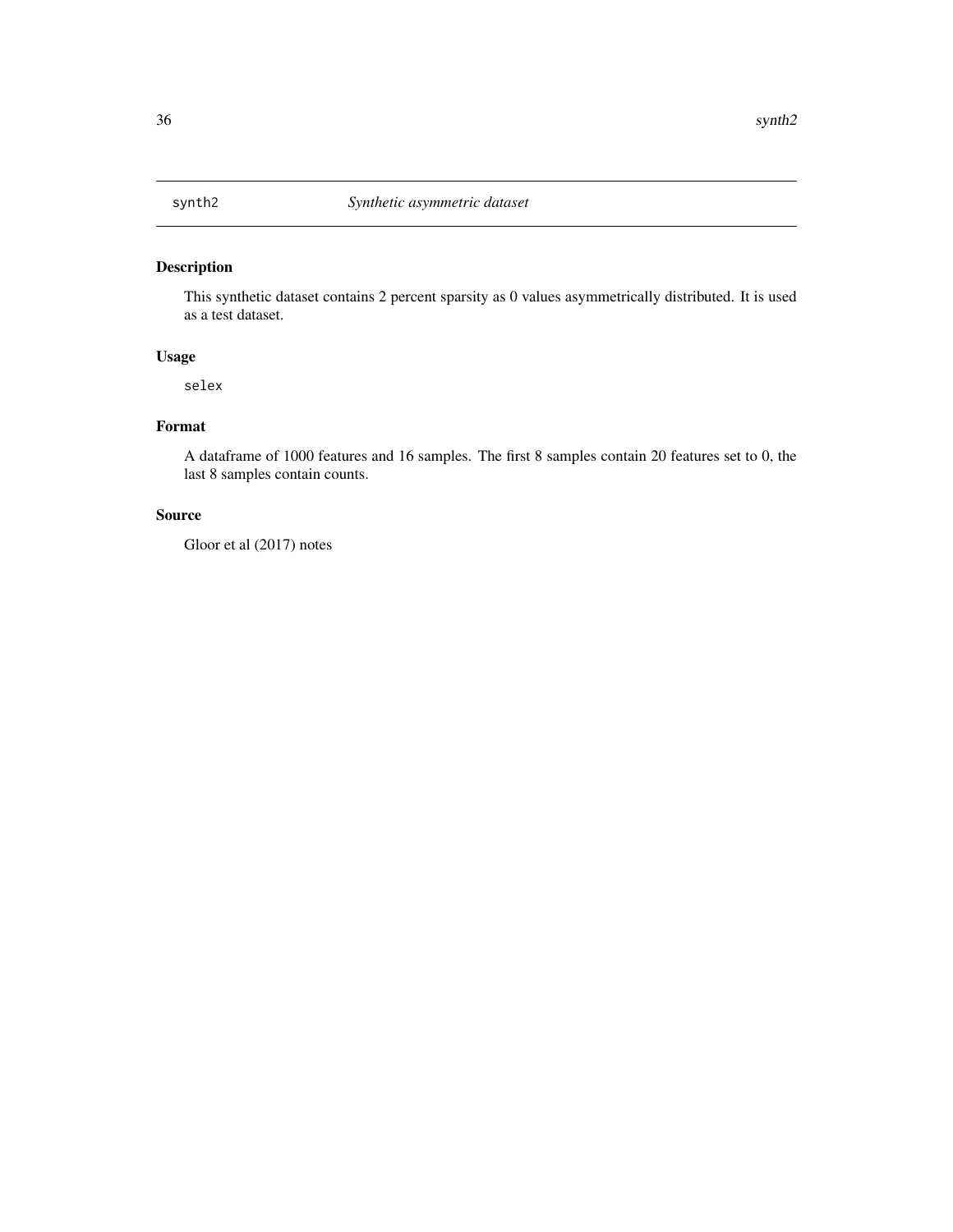# <span id="page-36-0"></span>**Index**

∗ classes aldex.clr-class, [7](#page-6-0) ∗ datasets selex, [35](#page-34-0) synth2, [36](#page-35-0) ∗ methods aldex.clr-class, [7](#page-6-0) ∗ package ALDEx2m-package, [3](#page-2-0)

aldex, [3,](#page-2-0) *[5](#page-4-0)*, *[10](#page-9-0)*, *[13,](#page-12-0) [14](#page-13-0)*, *[17,](#page-16-0) [18](#page-17-0)*, *[22](#page-21-0)* aldex.clr, *[3](#page-2-0)*, *[5](#page-4-0)*, [5,](#page-4-0) *[10](#page-9-0)*, *[12–](#page-11-0)[15](#page-14-0)*, *[17](#page-16-0)*, *[19,](#page-18-0) [20](#page-19-0)*, *[22](#page-21-0)* aldex.clr,data.frame-method *(*aldex.clr*)*, [5](#page-4-0) aldex.clr,matrix-method *(*aldex.clr*)*, [5](#page-4-0) aldex.clr,RangedSummarizedExperiment-method *(*aldex.clr*)*, [5](#page-4-0) aldex.clr-class, [7](#page-6-0) aldex.clr.function, *[8](#page-7-0)* aldex.clr.function *(*aldex.clr*)*, [5](#page-4-0) aldex.corr, *[5](#page-4-0)*, *[10](#page-9-0)*, [10,](#page-9-0) *[14](#page-13-0)*, *[17](#page-16-0)*, *[22](#page-21-0)* aldex.effect, *[3](#page-2-0)*, *[5](#page-4-0)*, *[7](#page-6-0)*, *[10](#page-9-0)*, [11,](#page-10-0) *[14,](#page-13-0) [15](#page-14-0)*, *[17–](#page-16-0)[20](#page-19-0)*, *[22](#page-21-0)* aldex.expectedDistance, [12](#page-11-0) aldex.glm, *[3](#page-2-0)*, *[5](#page-4-0)*, *[7](#page-6-0)*, *[10](#page-9-0)*, *[12](#page-11-0)*, [13,](#page-12-0) *[14,](#page-13-0) [15](#page-14-0)*, *[17,](#page-16-0) [18](#page-17-0)*, *[22](#page-21-0)* aldex.glm.effect, [14](#page-13-0) aldex.kw, *[5](#page-4-0)*, *[10](#page-9-0)*, *[14](#page-13-0)*, [16,](#page-15-0) *[17](#page-16-0)*, *[22](#page-21-0)* aldex.plot, [17](#page-16-0) aldex.plotFeature, [19](#page-18-0) aldex.set.mode, [20](#page-19-0) aldex.ttest, *[3](#page-2-0)*, *[5](#page-4-0)*, *[7](#page-6-0)*, *[10](#page-9-0)*, *[12](#page-11-0)*, *[14,](#page-13-0) [15](#page-14-0)*, *[17,](#page-16-0) [18](#page-17-0)*, *[20](#page-19-0)*, [21,](#page-20-0) *[22](#page-21-0)* ALDEx2m *(*ALDEx2m-package*)*, [3](#page-2-0) ALDEx2m-package, [3](#page-2-0)

getDenom, [22](#page-21-0) getDenom,aldex.clr-method *(*getDenom*)*, [22](#page-21-0) getDirichletInstances, [23](#page-22-0)

getDirichletInstances,aldex.clr-method *(*getDirichletInstances*)*, [23](#page-22-0) getDirichletReplicate, [24](#page-23-0) getDirichletReplicate,aldex.clr,numeric-method *(*getDirichletReplicate*)*, [24](#page-23-0) getDirichletSample, [25](#page-24-0) getDirichletSample,aldex.clr,numeric-method *(*getDirichletSample*)*, [25](#page-24-0) getFeatureNames, [26](#page-25-0) getFeatureNames,aldex.clr-method *(*getFeatureNames*)*, [26](#page-25-0) getFeatures, [27](#page-26-0) getFeatures,aldex.clr-method *(*getFeatures*)*, [27](#page-26-0) getMonteCarloInstances, [28](#page-27-0) getMonteCarloInstances,aldex.clr-method *(*getMonteCarloInstances*)*, [28](#page-27-0) getMonteCarloReplicate, [29](#page-28-0) getMonteCarloReplicate,aldex.clr,numeric-method *(*getMonteCarloReplicate*)*, [29](#page-28-0) getMonteCarloSample, [30](#page-29-0) getMonteCarloSample,aldex.clr,numeric-method *(*getMonteCarloSample*)*, [30](#page-29-0) getReads, [31](#page-30-0) getReads,aldex.clr-method *(*getReads*)*, [31](#page-30-0) getSampleIDs, [32](#page-31-0) getSampleIDs,aldex.clr-method *(*getSampleIDs*)*, [32](#page-31-0)

numConditions, [33](#page-32-0) numConditions,aldex.clr-method *(*numConditions*)*, [33](#page-32-0) numFeatures, [33](#page-32-0) numFeatures,aldex.clr-method *(*numFeatures*)*, [33](#page-32-0) numMCInstances, [34](#page-33-0) numMCInstances,aldex.clr-method *(*numMCInstances*)*, [34](#page-33-0)

selex, *[3](#page-2-0)*, *[5](#page-4-0)*, *[7](#page-6-0)*, *[10](#page-9-0)*, *[12](#page-11-0)*, *[14,](#page-13-0) [15](#page-14-0)*, *[17](#page-16-0)*, *[19,](#page-18-0) [20](#page-19-0)*, *[22](#page-21-0)*, [35](#page-34-0)